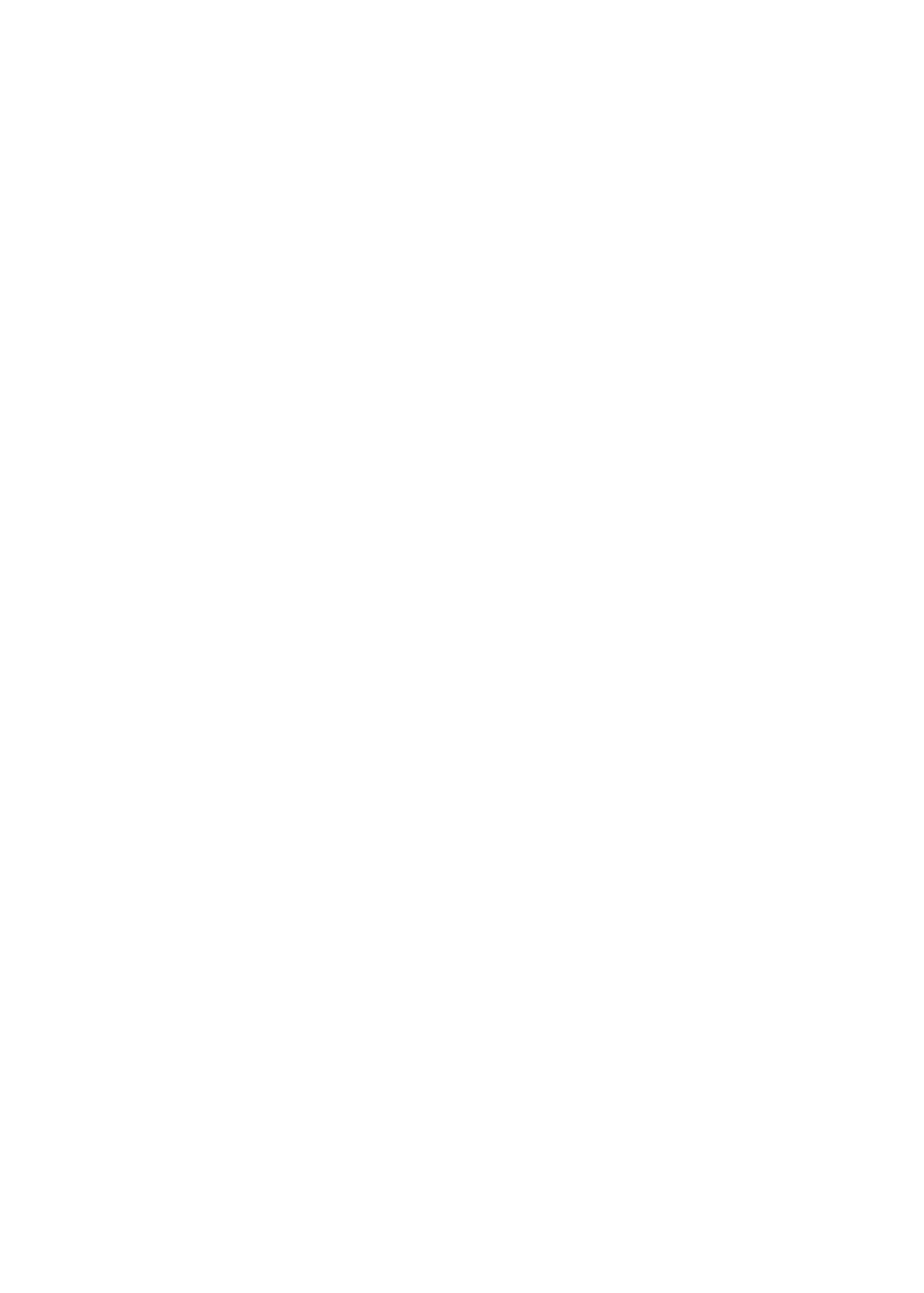# **The Church of God**

# **WHAT THE CHURCH OF GOD IS AND WHAT IT IS NOT**

**By D. S. Warner**

**FAITH PUBLISHING HOUSE**

*Digitally Published by* **THE GOSPEL TRUTH www.churchofgodeveninglight.com**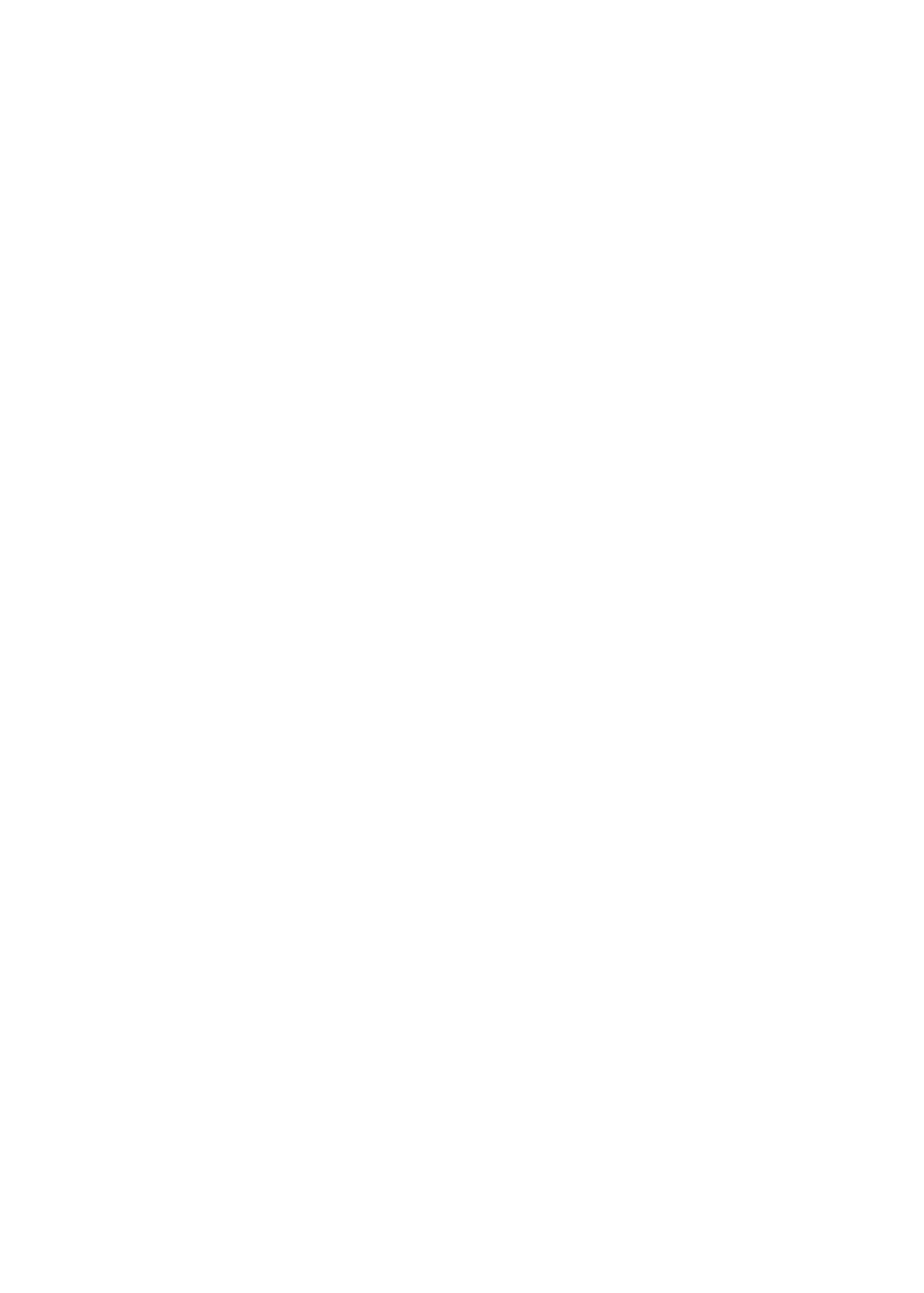# **THE CHURCH OF GOD**

CHAPTER 1

#### **What Is The Church?**

The words **church** and **churches** occur in the New Testament 109 times, always translated from **ekklesia,** which would have been more correctly rendered **congregation,** which, with the Bible qualifications, would have read, "the congregation of God," "the congregation of the firstborn," etc., denoting its Divine Founder and Owner. And, "the congregation that was at Antioch," "The congregation of God which was at Corinth," "The congregation of Asia," "The congregation of Galatia," etc., denoting the different geographical locations of the congregations of God. But whether we use the word **church,** as in common use, or **congregation,** the more correct appellation, we should only attach such meaning to it as agrees with the Word of God. To use a Bible word out of its biblical meaning is perverting the Bible. What then is the Bible definition of the church? Answer: "And hath put all things under his feet, and gave him to be the head over all things to the church, which is his body, the fullness of him that filleth all in all." Ephesians 1:22, 23.

"And he is the head of the body, the church: who is the beginning, the firstborn from the dead; that in all things he might have the pre-eminence." Col. 1:18. "Who now rejoice in my sufferings for you, and fill up that which is behind of the afflictions of Christ in my flesh for his body's sake, which is the church." Col. 1:24.

The church is the body of Christ. And its being the body of Christ, necessarily includes all His members. Therefore to call an earthly building the church is ridiculous. And to call an organized division the church is subverting the truth. No sect contains all the body of Christ, therefore, no sect is the church of God. Then as honest men, who expect to be judged by the Word of God, let us never call anything the church but the body of Christ; i. e., all the saved, either universally, or in any given locality.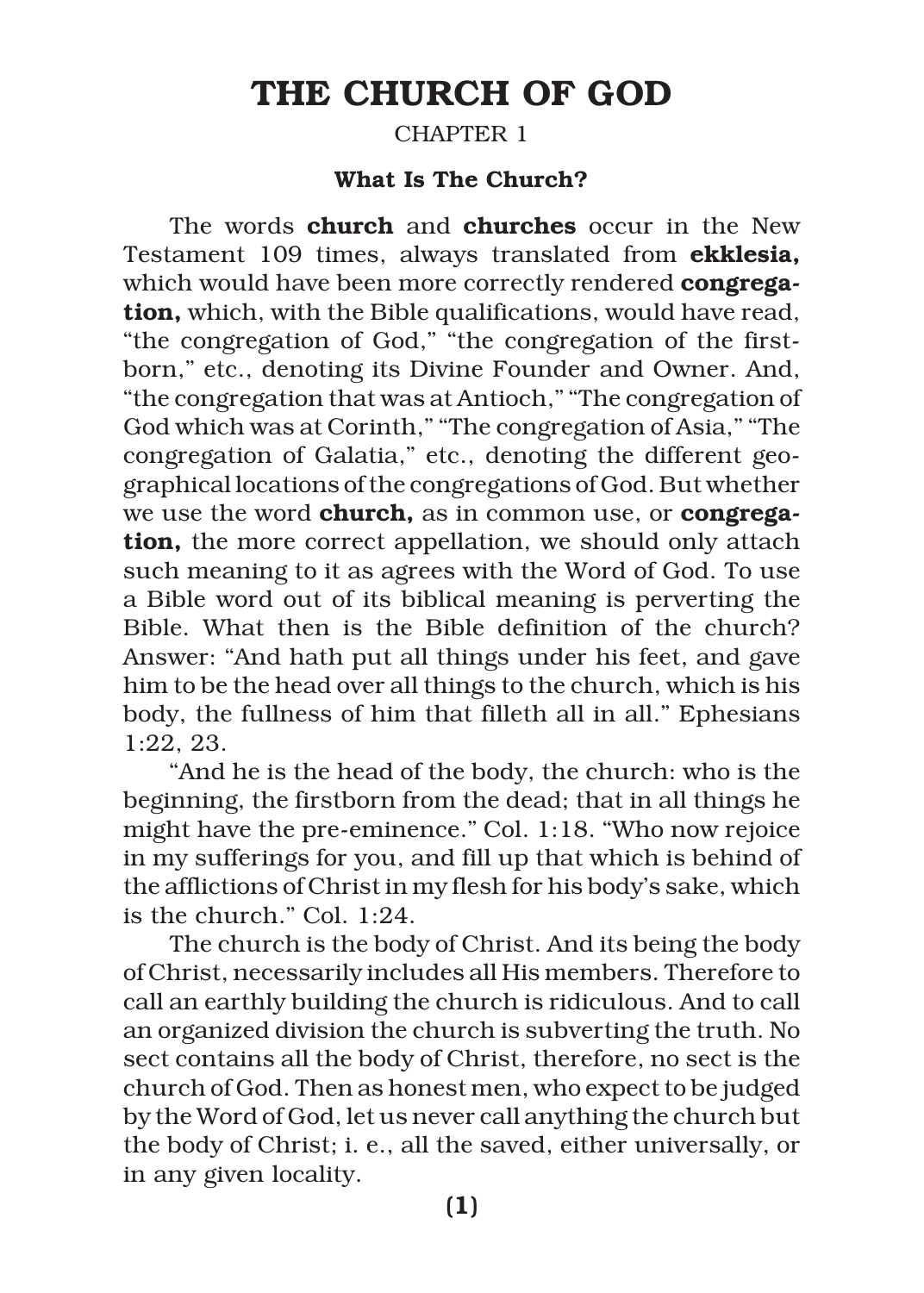#### CHAPTER 2

#### **Who Is The Founder of The Church?**

We are told that Abraham "looked for a city which hath foundations, whose builder and maker is God." Heb. 11:10. And the apostle Paul says to the converted Hebrews in the next chapter (verses 22-24), "But ye are come unto mount Sion, and unto the city of the living God, the heavenly Jerusalem, and to an innumerable company of angels, to the general assembly and church of the first-born, which are written in heaven, and to God the Judge of all, and to the spirits of just men made perfect, and to Jesus the mediator of the new covenant, and to the blood of sprinkling, that speaketh better things than that of Abel."

That city whose builder and maker is God we have come unto in the gospel dispensation, and it is the church of the first-born. Christ who was "God manifest in the flesh," is the founder, builder, and maker of the church. "For this man [Christ Jesus] was counted worthy of more glory than Moses, inasmuch as he that builded the house hath more honor than the house. For every house is builded by some man; but he that built all things is God." Heb. 3 :3, 4. "Feed the church of God, which he hath purchased with his own blood." Acts 20:28. "Husbands, love your wives, even as Christ also loved the church, and gave himself for it; that he might sanctify and cleanse it by the washing of water by the word, that he might present it to himself a glorious church, . . . holy and without blemish." Eph. 5:25-27. "Upon this rock I will build my church, and the gates of hell shall not prevail against it." Matthew 16:18.

#### CHAPTER 3

------

#### **When Was The Church Built?**

The last text cited above speaks of her building as then in the future. Now read 1 Cor. 3:9, "Ye are God's husbandry, ye are God's building."

"And are built upon the foundation of the apostles and prophets, Jesus Christ himself being the chief cornerstone; in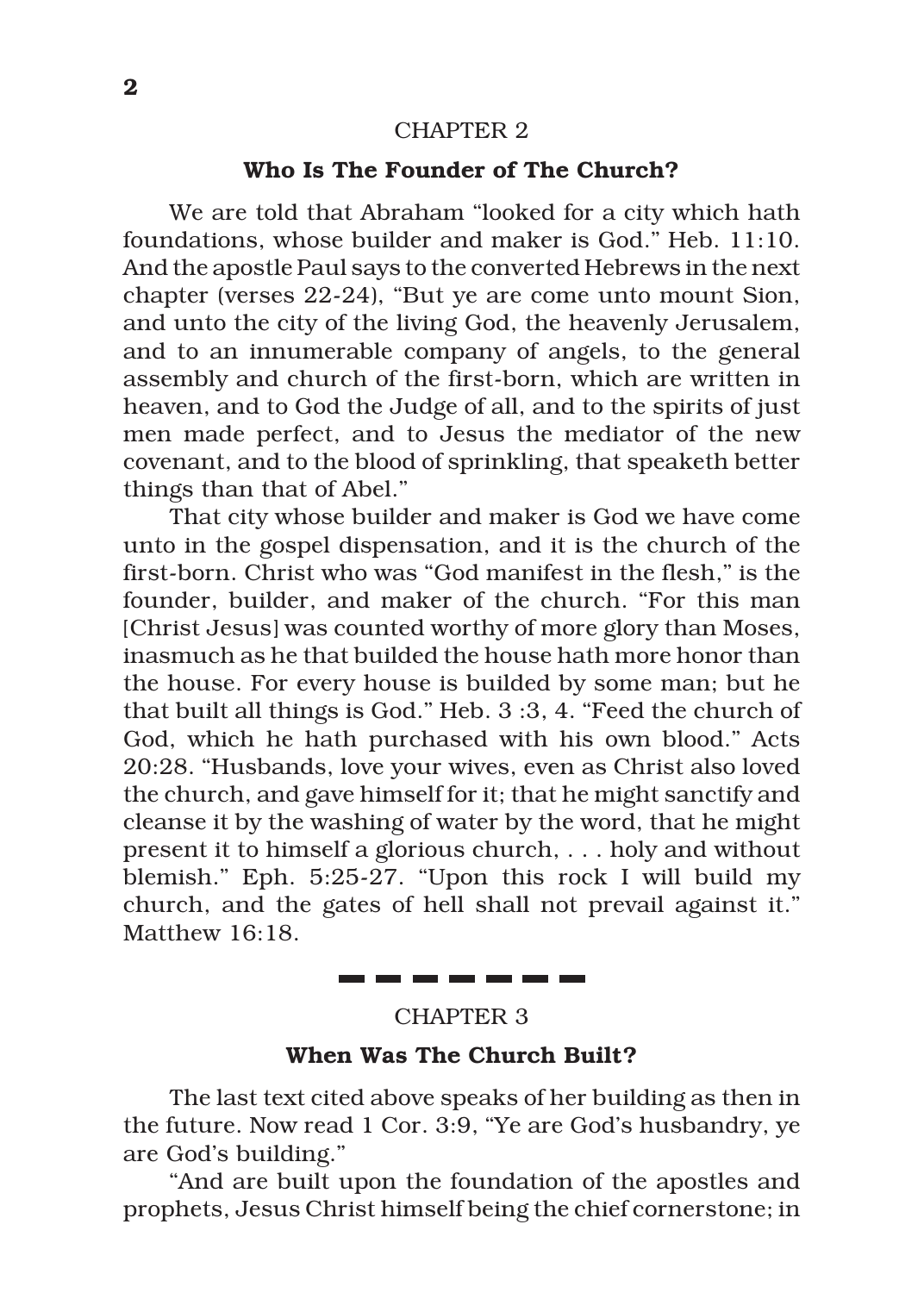whom all the building fitly framed together, groweth unto an holy temple in the Lord: in whom ye also are builded together for an habitation of God through the Spirit." Ephesians 2: 19- 22.

"Ye also, as lively stones, are built up a spiritual house, an holy priesthood, to offer up spiritual sacrifices, acceptable unto God by Jesus Christ." 1 Peter 2:5.

In A. D. 32 Christ said, "I will build my church." In [A. D.] 59, and after that, the apostles said, "Ye are God's building," "are built up a spiritual house." So the church was built between those dates. It is true that the church was begun under the labors of John the Baptist, Jesus, and his apostles, before the day of Pentecost. Many believed and entered the kingdom then, and constituted material for the church. But the coming of the Holy Spirit was the point of time when the church was really built, and set in order, as seen in 1 Cor. 12:6, 11-13, 18, 24. The church is defined as "his body, the fulness of him that filleth all in all." Eph. 1:23. The church proper then did not exist until the fullness of Christ came, which was on the day of Pentecost. Then it was fully set up, and "fitly joined together and compacted." That being the time of the founding of the Church of God, it follows that every religious body that has since come into existence is not the Church of God, but a daughter of confusion, born out of due season. This includes Romanism and all the Protestant sects.

\_\_\_\_\_\_\_

#### CHAPTER 4

#### **Who Is Its Foundation?**

"Therefore thus saith the Lord God, Behold, I lay in Zion for a foundation a stone, a tried stone, a precious cornerstone, a sure foundation; he that believeth shall not make haste." Isaiah 28:16.

"For who is God save the Lord? or who is a rock save our God?" Psalms 18:31.

"For other foundation can no man lay than that is laid, which is Jesus Christ." 1 Cor. 3:11.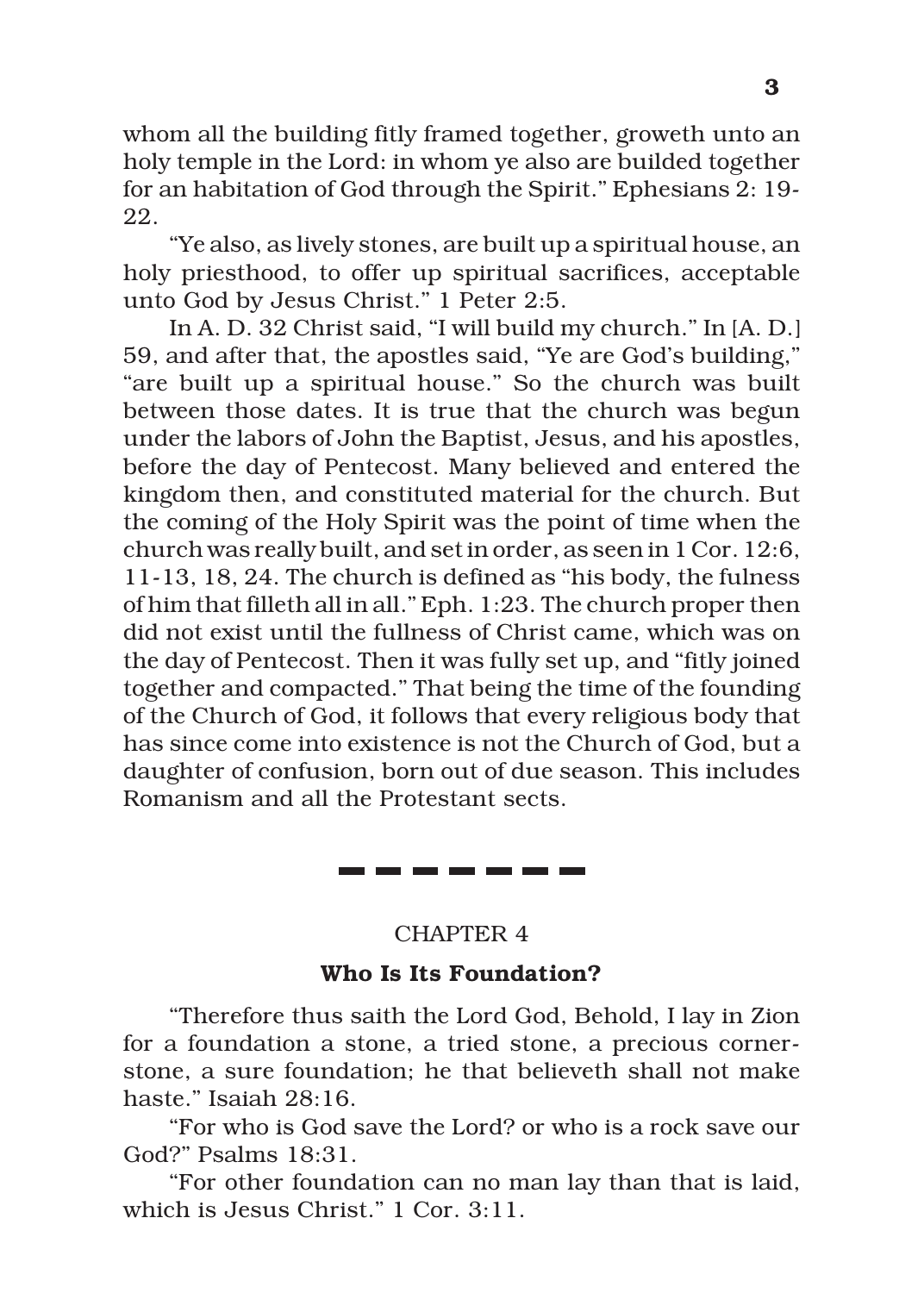"And are built upon the foundation of the apostles and prophets, Jesus Christ himself being the chief corner-stone; in whom all the building fitly framed together groweth unto an holy temple in the Lord." Eph. 2:20, 21.

In the last text we see that the apostles were foundationstones. If we were held to apply the "rock" in Matt. 16:18 to Peter, there is nothing in such an application of the text that conflicts with the scriptures. The apostles all being foundations, of course Peter was one of them. He does not single Peter out here because he had any pre-eminence over the rest, but because he was conversing with Him, and his name, **Cephas**a stone—called out the assertion. For evidence that the twelve were all foundations, see Rev. 21:14. Christ is the all-underlying foundation. The apostles being first chosen and inspired to give us the New Testament, were foundation stones occupying a connecting position between Christ the Rock, and the rest of the building. Christ is then the only Rock. "Other foundation can no man lay." Only one structure can stand on one foundation. Christ built His church on Himself. All later built organizations are without Christ as their foundation, and must perish.

#### CHAPTER 5

. . . . . . .

#### **Who Is The Head of The Church?**

"And hath put all things under his feet, and gave him [Christ] to be head over all things to the church." Ephesians 1:22.

"But speaking the truth in love, may grow up into him in all things, which is the head, even Christ: from whom the whole body fitly joined together and compacted by that which every joint supplieth, according to the effectual working in the measure of every part, maketh increase of the body unto the edifying of itself in love." Ephesians 4:15, 16.

"For the husband is the head of the wife, even as Christ is the head of the church; and he is the Saviour of the body. Therefore as the church is subject unto Christ, so let the wives be to their own husbands in everything." Ephesians 5:23, 24.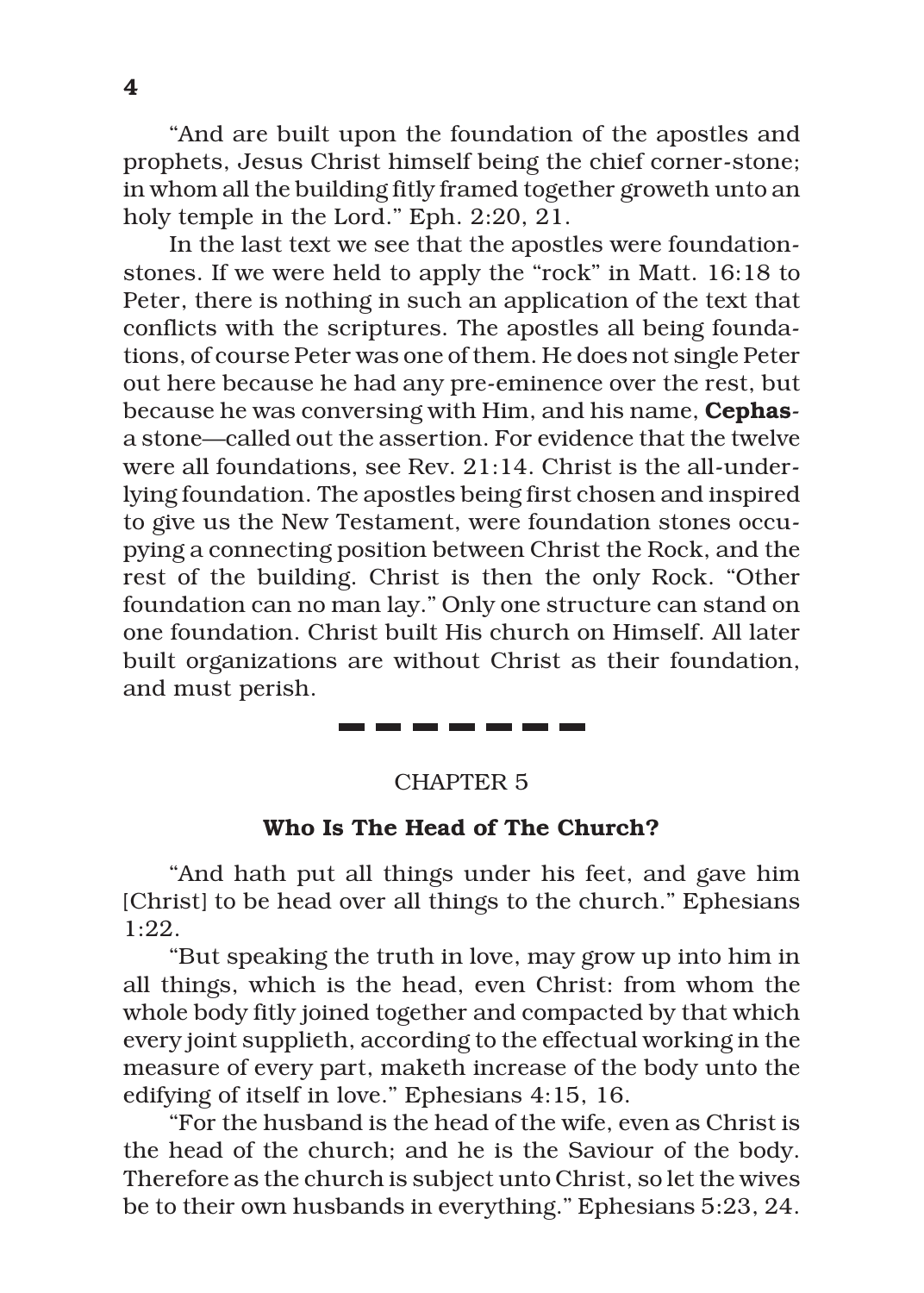"And he is the head of the body, the church: who is the beginning, the firstborn from the dead; that in all things he might have the pre-eminence."

"Let no man beguile you of your reward in a voluntary humility and worshipping of angels, intruding into those things which he hath not seen, vainly puffed up by his fleshly mind, and not holding the Head, from which all the body by joints and bands having nourishment ministered, and knit together, increaseth with the increase of God." Col. 2:18, 19.

The head of an institution is its lawmaker. "For the Lord is our judge, the Lord is our lawgiver, the Lord is our king; he will save us." Isa. 33:22.

"There is one lawgiver, who is able to save and to destroy." James 4 :12.

All organisms that make their own laws, creeds, disciplines, and systems of co-operation, "do not hold the head"— Christ. Their law-making synods and general conferences ignore the Divine Lawgiver, usurp the place of Christ and sit in the stead of God, and are not Christ's church, which is subject to Him.

Again, there is one head; hence there can be but one body. . . . . . . . . . .

#### CHAPTER 6

#### **What Is The Door of The Church?**

Thus saith the Lord: "Then said Jesus unto them again, Verily, verily, I say unto you, I am the door of the sheep . . . I am the door: by me if any man enter in, he shall be saved, and shall go in and out, and find pasture." John. 10:7, 9.

"I know thy works: behold, I have set before thee an open door, and no man can shut it: for thou hast a little strength, and hast kept my word, and hast not denied my name." Rev. 3:8. "For through him we both have access by one Spirit unto

the Father." Eph. 2:18.

In these scriptures we see clearly that Christ is the door of the church, and salvation the mode of induction, and that it is a door that stands open continually, and no man can shut. Christ is not the door of any sect, therefore no sect is the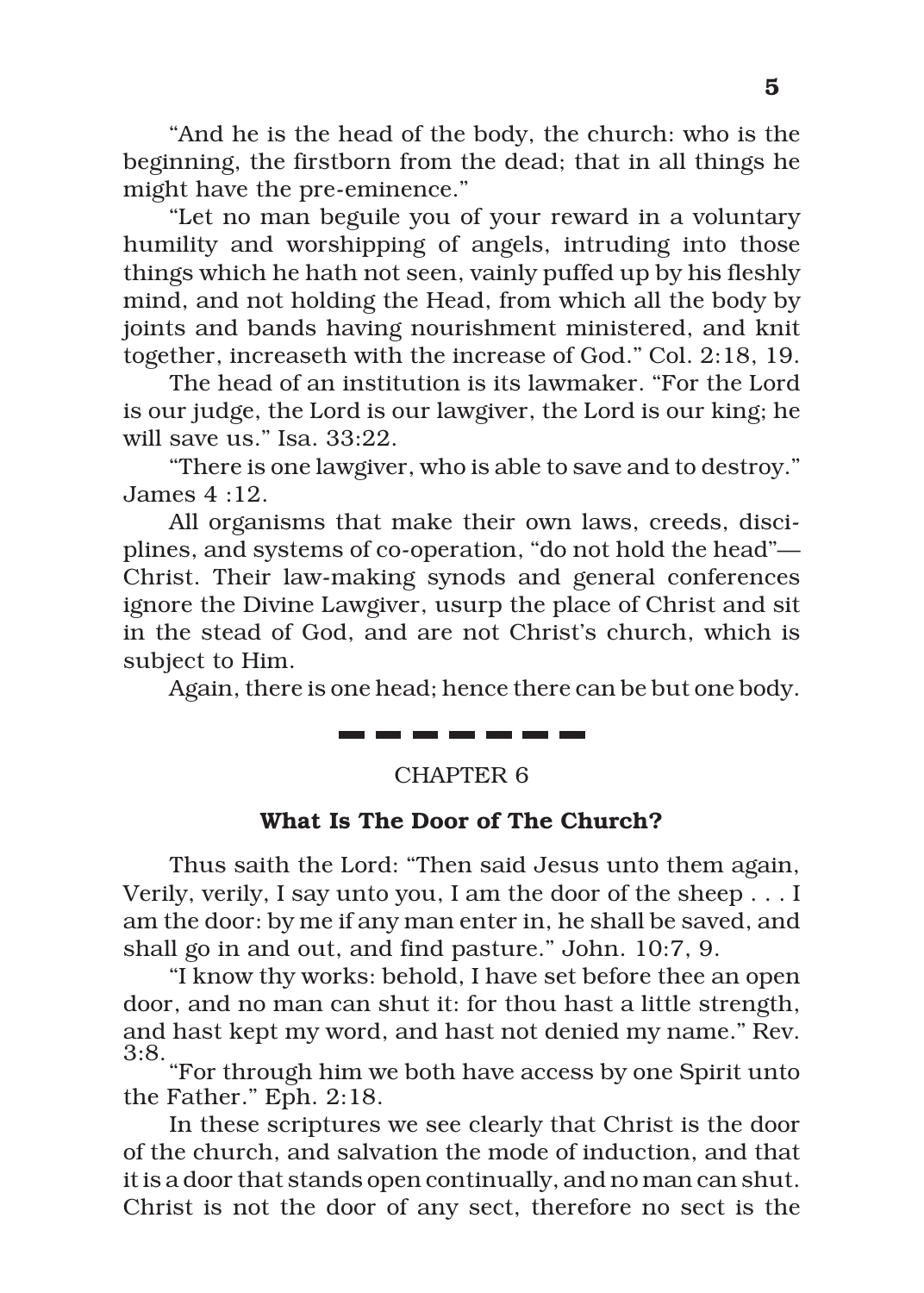Church of God. The experience of salvation does not constitute a person a member of any sect on earth; therefore they are not the Church of God. All sects have a door, a manner of admitting members, that is open and shut by men; hence are unlike the Church of God, which no man can open and shut. They are therefore not His church.

-------

#### CHAPTER 7

#### **Who Takes Members Into The Church?**

"And they continuing daily with one accord in the temple, and breaking bread from house to house, did eat their meat with gladness and singleness of heart, praising God, and having favor with all the people. And the Lord added to the church daily such as should be saved." Acts 2:46, 47.

"But now hath God set the members every one of them in the body, as it hath pleased him." 1 Cor. 12:18.

"For by one Spirit are we all baptized into one body, whether we be Jews or Gentiles, whether we be bond or free; and have been all made to drink into one Spirit." 1 Cor. 12:13.

Here the setting of the members into the body, or adding to the church, is ascribed to God, to Christ, and to the Spirit. Of course these are one, the triune God.

But God never takes men into a sect; therefore no sect is His church.

#### CHAPTER 8

\_\_\_\_\_\_\_

#### **Who Are Members of The Church?**

If, as we have seen, salvation is the process of entering the church, it follows that no one is in the church who has not salvation. The church is one "family in heaven and earth," named from the Father. Eph. 3:15. This family is "the household of God." Eph. 2:19. Then it follows that only the sons of God, such as are born of the Spirit, are in the church. And we are told that "he that committeth sin is of the Devil;" and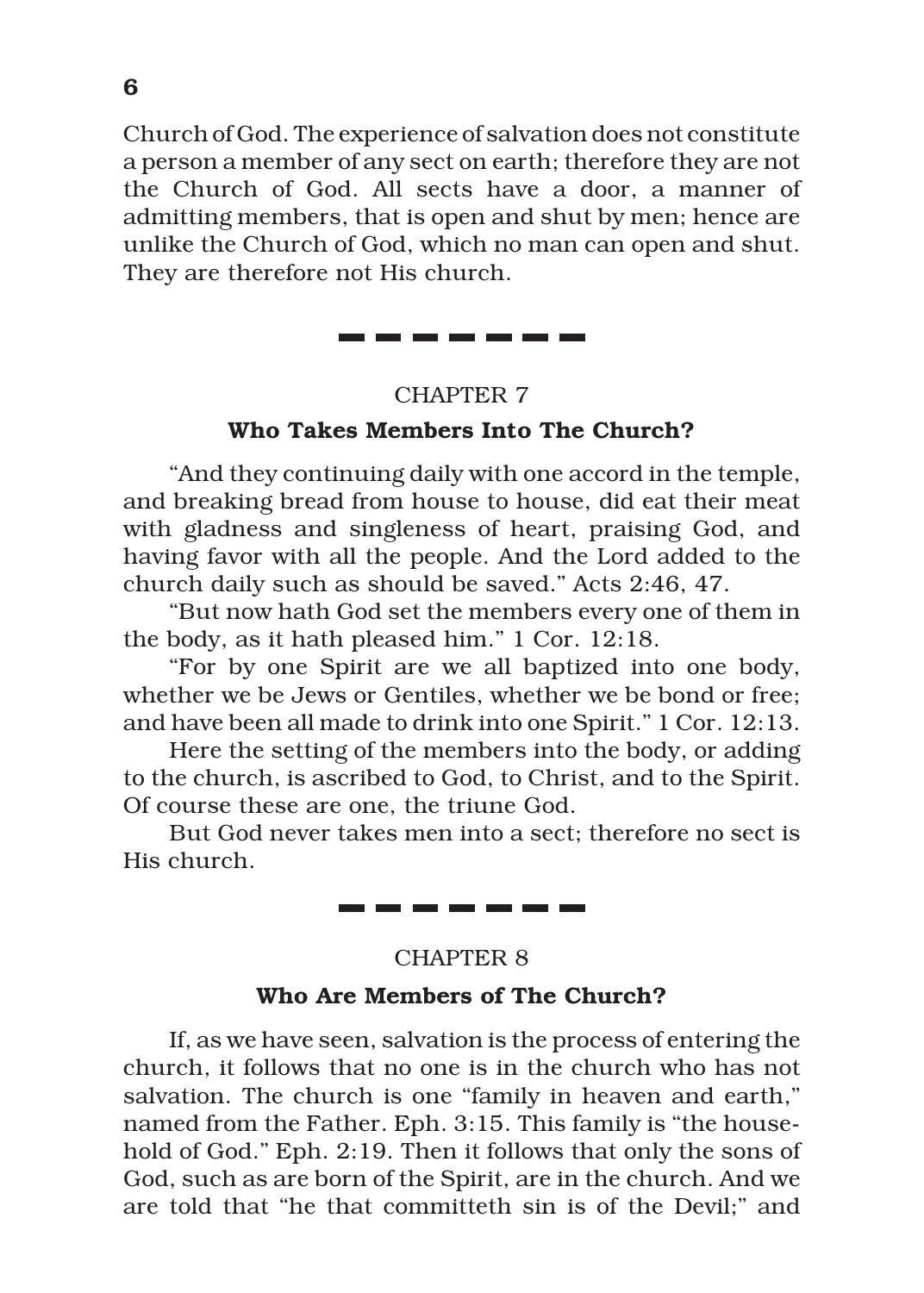"whosoever is born of God doth not commit sin" "In this the children of God are manifest, and the children of the Devil" (1 John 3:8-10); namely, in the fact that the children of the devil commit sin, and the children of God do not. The holy apostle repeats the fact with emphasis "We know that whosoever is born of God sinneth not; but he that is begotten of God keepeth himself, and that wicked one toucheth him not." I John 5:18. There are no sinners in the church. But all sects are more or less filled with sinners. Hence, no sect is the Church of God.

# CHAPTER 9 **Who Organizes The Church?**

The word "organize" is not in the scriptures. It is defined in the dictionary as follows: "To furnish with organs; to arrange in parts; to form in due order."

God's church is furnished with organs, arranged in parts, and in due order; hence, is an organic structure. But who is the organizer of the same? Who furnishes it with organs? Answer: "For to one is given by the Spirit the word of wisdom; to another the word of knowledge by the same Spirit; to another faith by the same Spirit; to another the gifts of healing by the same Spirit; to another the working of miracles; to another prophecy; to another discerning of spirits; to another divers kinds of tongues; to another the interpretation of tongues; but all these worketh that one and the selfsame Spirit, dividing to every man severally as he will." I Cor. 12:8- 11.

"Now ye are the body of Christ, and members in particular. And God hath set some in the church, first apostles, secondarily prophets, thirdly teachers, after that miracles, then gifts of healing, helps, governments, diversities of tongues." Verses 27, 28.

"Take heed therefore unto yourselves, and unto all the flock, over the which the Holy Ghost hath made you overseers, to feed the church of God, which he hath purchased with his own blood." Acts 20:28.

"Not that we are sufficient of ourselves to think any thing as of ourselves; but our sufficiency is of God; who also hath made us able ministers of the new testament; not of the letter,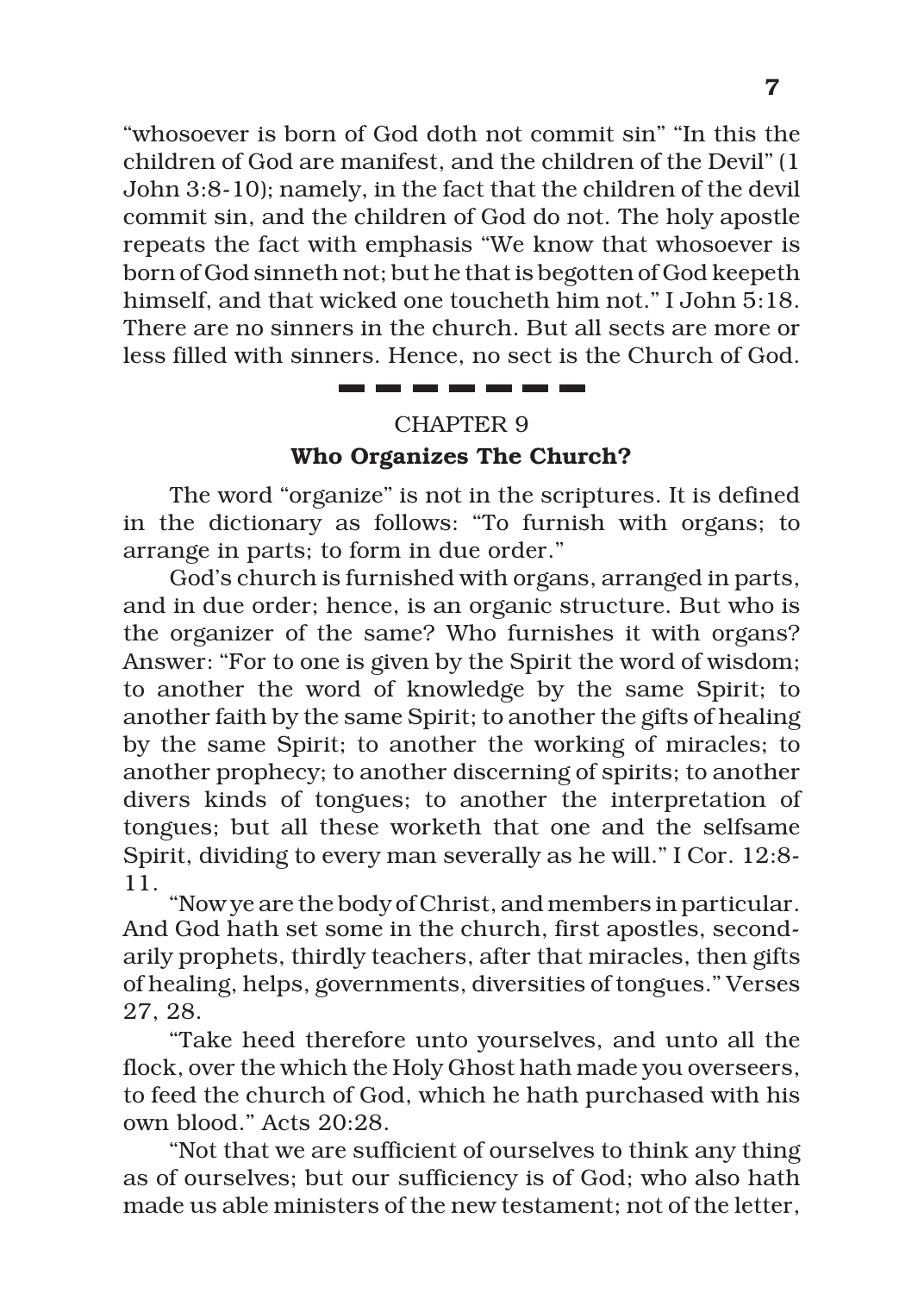but of the spirit: for the letter killeth, but the spirit giveth life." 2 Cor. 3:5, 6.

"He that descendeth is the same also that ascended up far above all heavens, that he might fill all things. And he gave some, apostles; and some, prophets; and some evangelists; and some, pastors and teachers; for the perfecting of the saints, for the work of the ministry, for the edifying of the body of Christ; till we all come in the unity of the faith, and of the knowledge of the Son of God unto a perfect man, unto the measure of the stature of the fulness of Christ." Eph. 4:10-13.

These are sufficient to prove that God furnishes His church with all its organs, namely with all necessary gifts of the Spirit, and officers. The foregoing scriptures cover the first two definitions of the word **organize.** But who forms in due parts? "But now hath God set the members every one of them in the body, as it hath pleased him . . . For our comely parts have no need: but God hath tempered the body together, having given more abundant honor to that part which lacked: that there should be no schism in the body; but that the members should have the same care one for another." I Cor. 12:18, 24, 25.

Other scriptures also show the harmonizing of the body of Christ, by the hand of God and through the Spirit. But those given above are sufficient. One thing, however, we mention, and that is, the laying on of hands by the elders in ordaining elders, etc. That this pertains to the organization of the church, we freely allow. But it is never called organizing the church. God ordains by way of qualifying and choosing, and his ministers ordain in the sense of recognizing the divine call, and dedicating thereunto. This order is clearly seen in Acts 13:1-4.

Succession of authority down through a course of ecclesiastical lords is all a superstitious delusion; a dragon power. Those whom God saves, baptizes with power, and commissions by the Holy Spirit have the only ecclesiastical authority instituted of God, and this comes direct from heaven, and not through any imaginary line of predecessors.

Voting for officers only belongs to Babylon formality, where God is not present to work "all in all," by the selfsame Spirit, dividing to every man severally as He wills.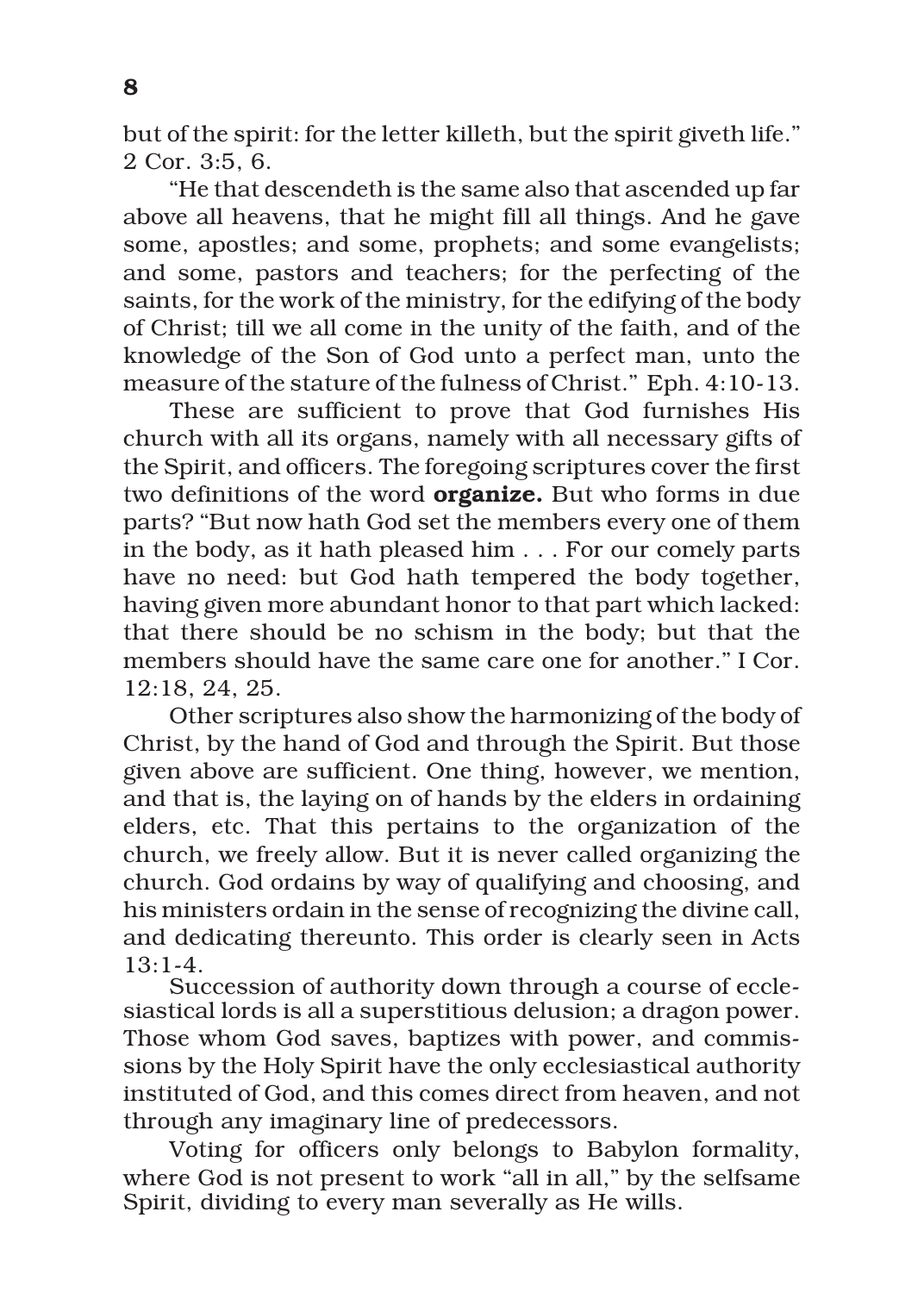The church, then, is organized by the Lord, who sets all the members in the body as it pleases Him, and distributes the gifts and callings by His own wisdom to all the members of the body. Men may organize a human compact, but never the divine body of Christ, which is the church. Thus said the Lord: "And who, as I, shall call, and shall declare it, and set it in order for me, since I appointed the ancient people? and the things that are coming, and shall come, let them shew unto them." Isa.  $44.7$ .

This is to the point. God Himself "appointed the ancient people" to their several places in the body, and who will now presume to take upon himself the prerogative of the Almighty? "Every man is brutish by his knowledge; every founder is confounded by the graven image: for his molten image is falsehood, and there is not breath in them. They are vanity, the work of errors: in the time of their visitation they shall perish. The portion of Jacob is not like them; for he is the former of all things: and Israel is the rod of his inheritance; the Lord of hosts is his name." Jer. 51:17-19.

The sect-founders are confounded because their structures "have no breath"—no life. They call them churches, but it "is falsehood" the work of error. But God's true church is the former of all things, the primitive church that Jesus bought with his own blood, and built before the rise of the first sect of the apostasy.

He that builds a house organizes the same. But if other men were to come and saw the same house into four parts, and throw each off its foundation, such work would be disorganizing the building, and destroying the same. Just so should God, by the pure Word and Spirit, fully save, say four hundred souls in one city, He would organize and temper all together in one body. But should four preachers, representing as many sects, each form his schismatic organism there of equal members, each would have the impudence to report to his conference that he had organized a church there of one hundred members, while the facts would be, they, like the parties cleaving the house asunder, would really disorganize and disintegrate the church. Thus, we see that the organizing sects, the work of men, is the disorganizing of the church, which is built of God. Since, then, the church is organized by the Lord, it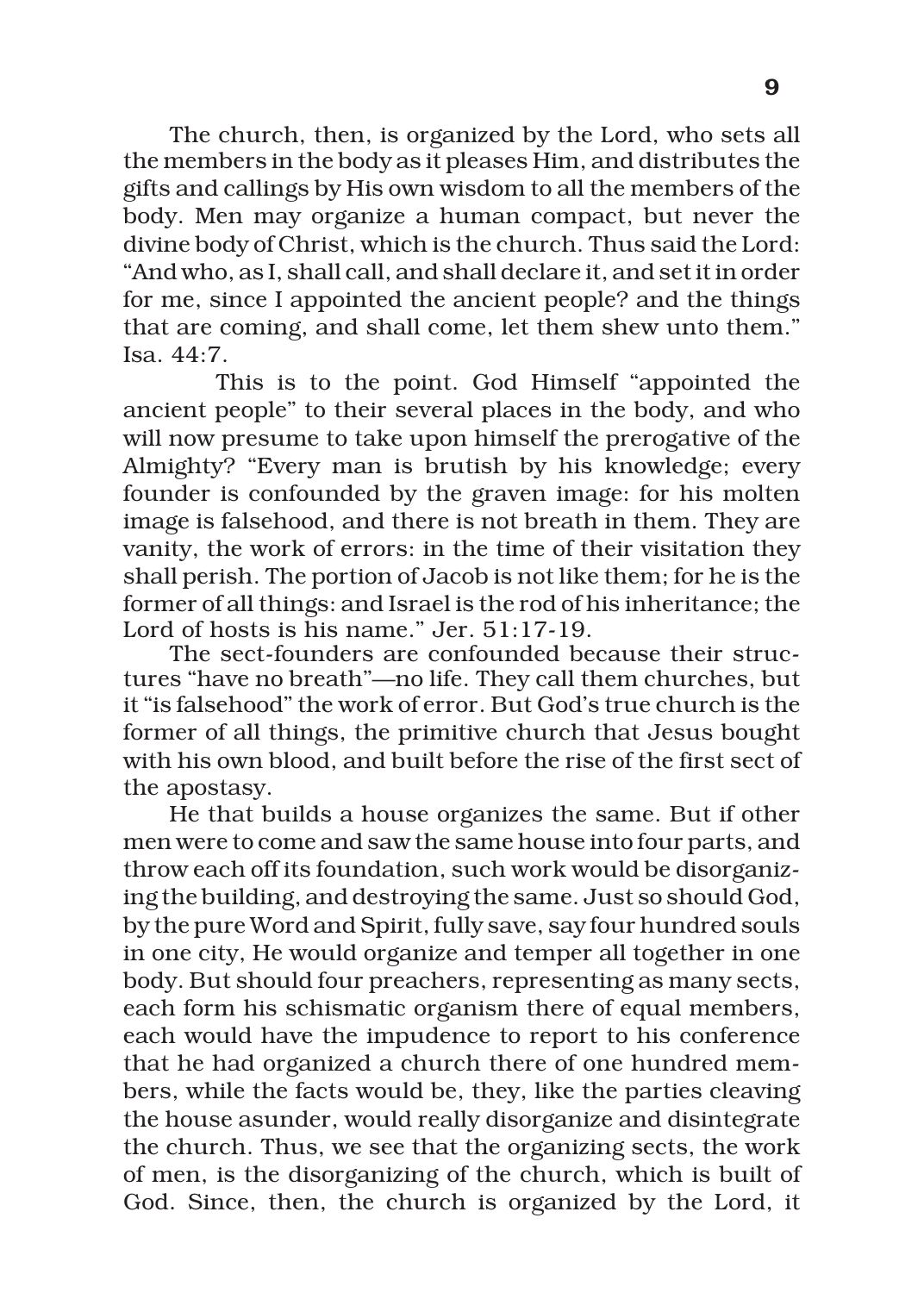follows that all so-called churches organized by men, lack the authentic seal of God, and are not His church, but unscriptural schisms.

#### --------CHAPTER 10

#### **How Many Churches Does God Have?**

Every description of the divine church shows its oneness "Other sheep [Gentiles] I have, which are not of this fold [not Jews]: them also I must bring, . . . and there shall be one fold [church], and one shepherd." John 10:16.

We have seen that Christ is "the head of the body, the church." As therefore there is but one head, there can be but one body.

"For as we have many members in one body, and all members have not the same office: so we, being many, are one body in Christ, and every one members one of another." Rom. 12:4, 5.

"For as the body is one, and hath many members, and all the members of that one body, being many, are one body: so also is Christ. For by one Spirit are we all baptized into one body, whether we be Jews or Gentiles, whether we be bond or free; and have been all made to drink into one Spirit. But now are they many members, yet but one body." I Cor. 12:12, 13, 20.

"For he is our peace, who hath made both one, and hath broken down the middle wall of partition between us; Having abolished in his flesh the enmity, even the law of commandments contained in ordinances; for to make in himself of twain one new man, so making peace; And that he might reconcile both unto God in one body by the cross, having slain the enmity thereby." Eph. 2:14-16.

"There is one body, and one Spirit, even as ye are called in one hope of your calling; one Lord, one faith, one baptism, one God and Father of all who is above all, and through all, and in you all." Eph. 4:4-6.

"And let the peace of God rule in your hearts, to the which also ye are called in one body and be ye thankful." Colossians  $3:15.$ 

These scriptures prove positively that there is but one true

**10**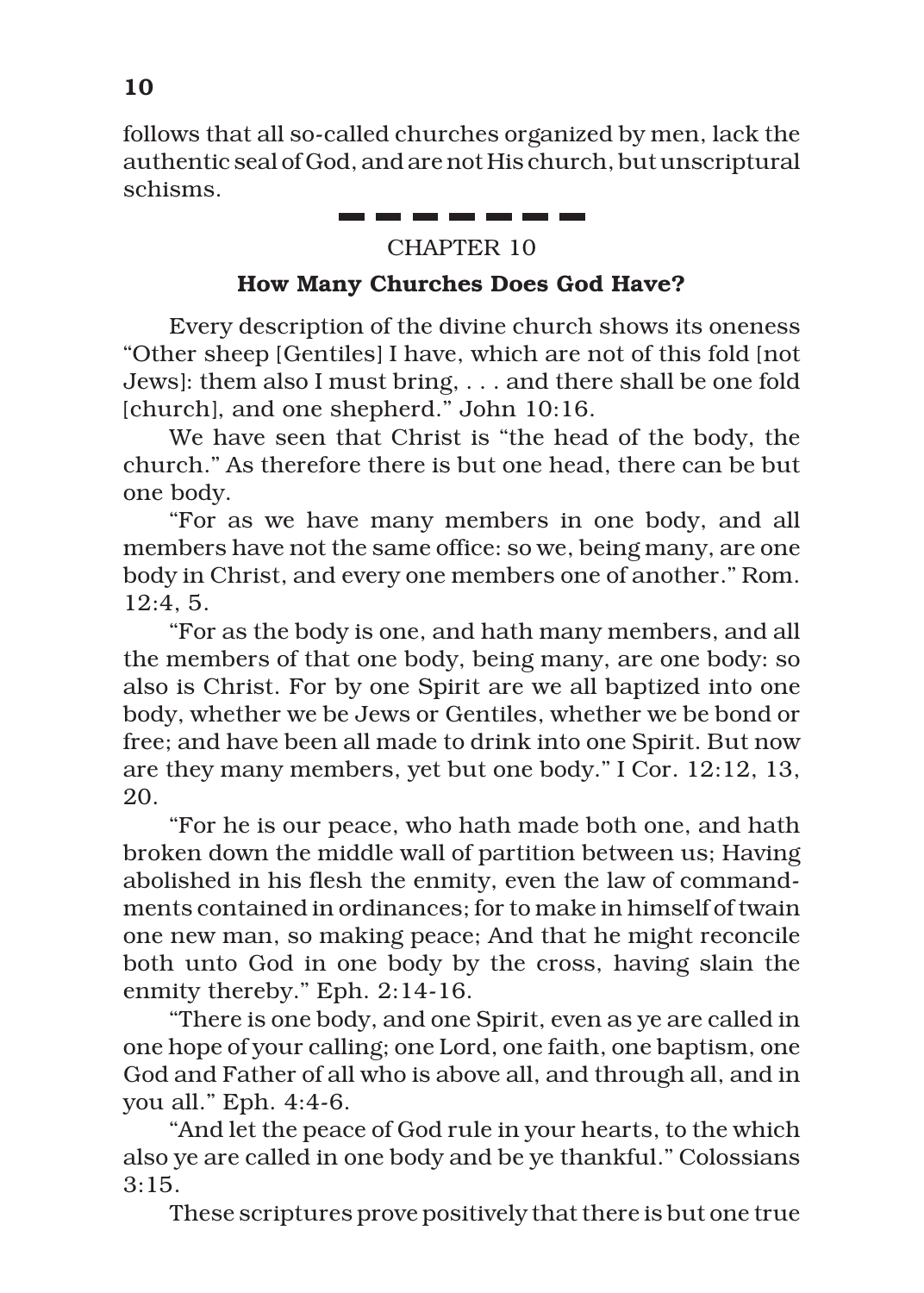church, just as there is but one God, one true God. Since we are called of Christ into one body, the call to join various bodies must be of the Antichrist.

Again, the church sustains the relation to Christ that a wife does to her husband.

"And I will betroth thee unto me forever; yea, I will betroth thee unto me in righteousness, and in judgment, and in lovingkindness, and in mercies. I will even betroth thee unto me in faithfulness: and thou shalt know the Lord." Hosea 2:19, 20.

"Wherefore, my brethren ye also are become dead to the law by the body of Christ; that ye should be married to another, even to him who is raised from the dead, that we should bring forth fruit unto God." Rom. 7:4. "For I am jealous over you with godly jealousy; for I have espoused you to one husband, that I may present you as a chaste virgin to Christ." 2 Cor. 11:2. "He that hath the bride is the bridegroom." John 3:29.

"For thy Maker is thine husband, the Lord of hosts is his name; and thy Redeemer the Holy One of Israel; the God of the whole earth shall he be called." Isa. 54:5.

The idea of Christ having more than one wife (church) is repugnant to the Bible, and a slander on the Son of God.

"Of whom the whole family in heaven and earth is named." Eph. 3:15.

"Now therefore, ye are no more strangers and foreigners, but fellow citizens with the saints, and of the household of God." Eph. 2:19.

From these and other scriptures, we see that the church is God's family, or household. And, since a man can have only one family, it follows that God has but one church. It would be an awful reflection on the holiness of God to have many wives and separate rival families, and they of the "nude and lude" character Bishop Foster ascribes to the modern sects. Therefore the multiplicity of sects, falsely called churches, are not God's church.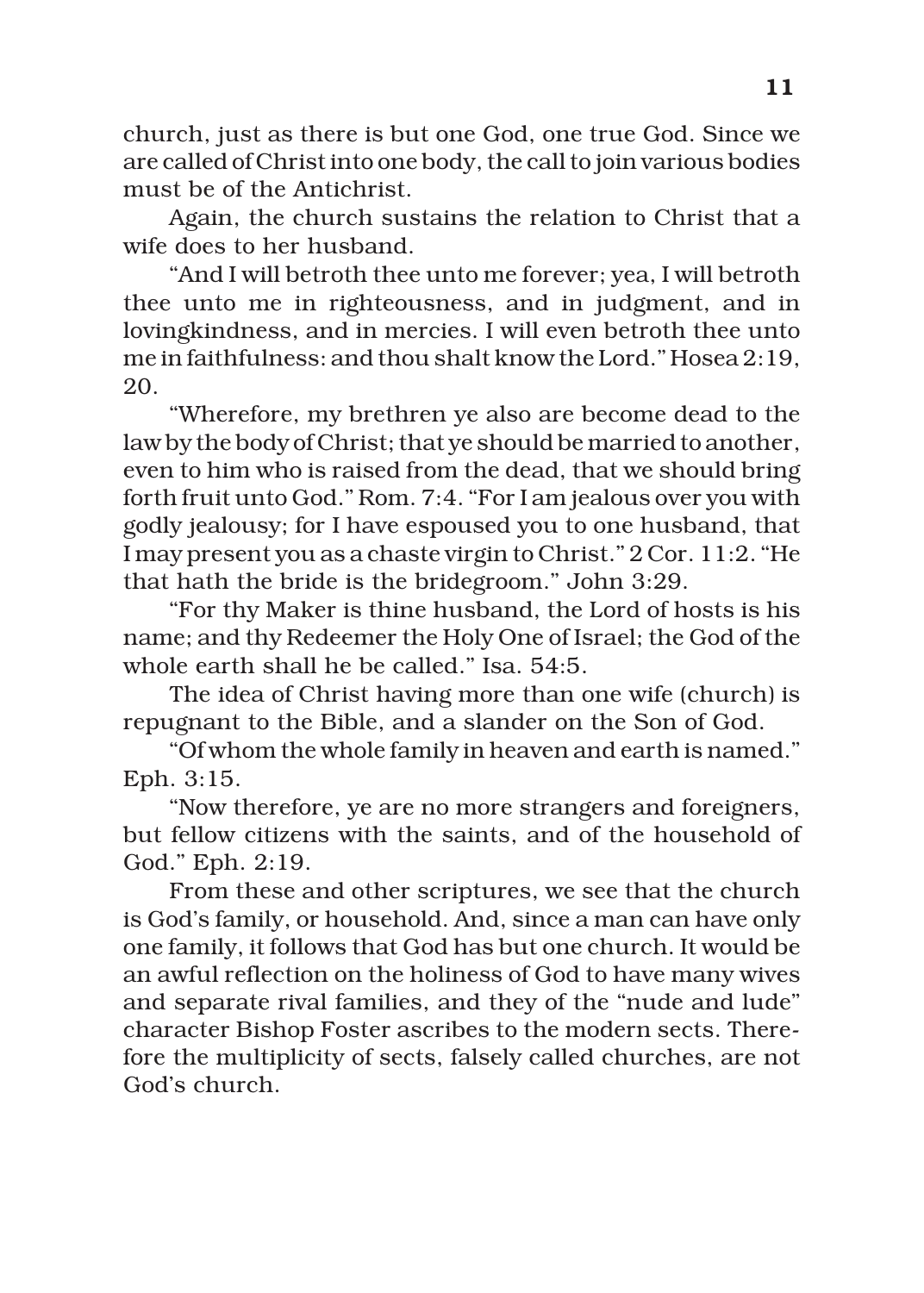#### CHAPTER 11

#### **But Does The Bible Speak of More Than One Church?**

The word "church" frequently occurs in the plural form, but never in the sense of sects or denominations. When more than one church is spoken of, it is always the one church of the living God, in different localities.

"They returned again to Lystra, and to Iconium, Judea and Galilee and Samaria, and were edified." Acts 9:31.

"They returned again to Lystra, and to Iconium, and Antioch; . . . and when they had ordained them elders in every church," etc. Acts 14:21, 23.

"And he went throughout Syria and Cilicia, confirming the churches." Acts 15:41.

"Who have for my life laid down their own necks; unto whom not only I give thanks, but also all the churches of the Gentiles." Romans 16:4.

"As I teach everywhere in every church." I Cor. 4:17.

"And so ordain I in all churches." I Cor. 7:17.

"As I have given order to the churches of Galatia." I Cor. 16 :1.

"The churches of Asia salute you." I Cor. 16:19.

"Throughout all the churches." 2 Cor. 8:18.

Thus we see that when churches are spoken of, they invariably denote the same church of God in several cities, or throughout one or more countries. But there is not the slightest intimation of more than one church in the same city. Speaking of the church in various geographical localities, the apostle says: "So ordain I in all churches." "As I have given order to the churches of Galatia, even so do ye [Corinthians]." It can easily be seen that if these New Testament "churches" were different sects, as we have today, one bishop could not give orders to them all. Bishop Simpson of the M. E. sect cannot issue orders over the U. B., Lutheran, Presbyterian, and other sects. He has no jurisdiction over them. So we see a vast difference between Bible churches and sect divisions. The former are all one in Christ. The latter are independent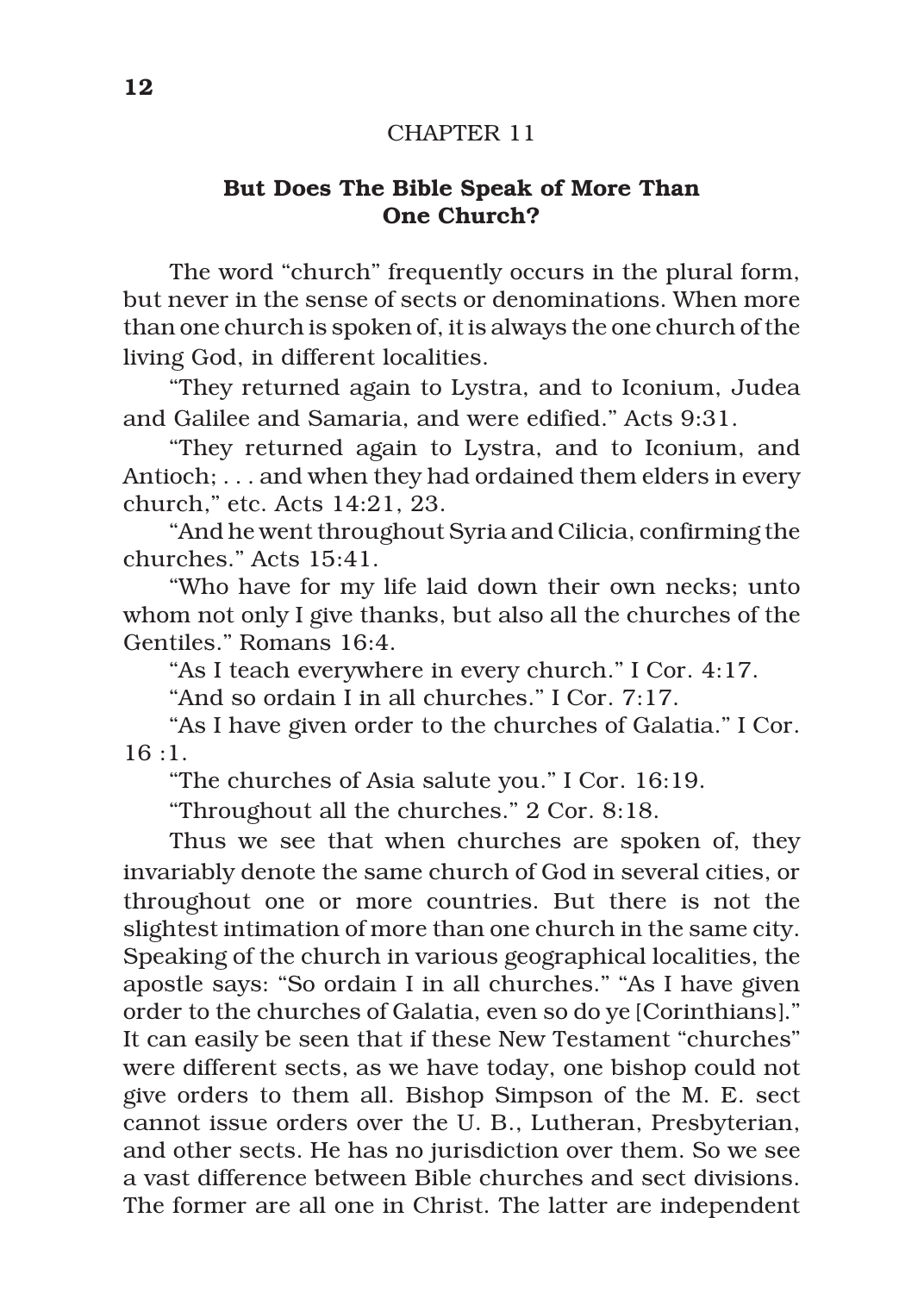and separate schisms. Several sects exist in the same town, but God only has one church in the same place. Hence we read: "The church that was at Antioch." Acts 13:1. "The church of God which is at Corinth." I Cor. 1:2. "The church of the Thessalonians." I Thess. 1:1. "Unto the seven churches which are in Asia; unto Ephesus, and unto Smyrna, and unto Pergamos, and unto Thyatira, and unto Sardis, and unto Philadelphia, and unto Laodicea." Rev. 1:11. Thus we see there was only one church in one city. Seven sects can now be addressed in one town of no great size. But when messages were sent to seven churches in Asia, seven different cities had to be addressed. All the saved of God in any place constitute his church in that place. Then it follows that a plurality of separate bodies in the same place are not God's church; but Babel confusion.

#### CHAPTER 12

-----

#### **Does The Bible Teach The Unity of All Believers?**

Yes. "Holy Father, keep through thine own name those whom thou hast given me, that they may be one, as we are. While I was with them in the world, I kept them in thy name." John 17 :11, 12.

"Neither pray I for these alone, but for them also which shall believe on me through their word; that they all may be one; as thou, Father, art in me, and I in thee, that they also may be one in us: that the world may believe that thou hast sent me. And the glory which thou gavest me I have given them; that they may be one, even as we are one: I in them, and thou in me, that they may be made perfect in one; and that the world may know that thou hast sent me, and hast loved them, as thou hast loved me." John 17:20-23.

"Now I beseech you, brethren, by the name of our Lord Jesus Christ, that ye all speak the same thing and that there be no divisions among you; but that ye be perfectly joined together in the same mind and in the same judgment." I Cor. 1:10.

"For ye are all one in Christ Jesus." Gal. 3:28.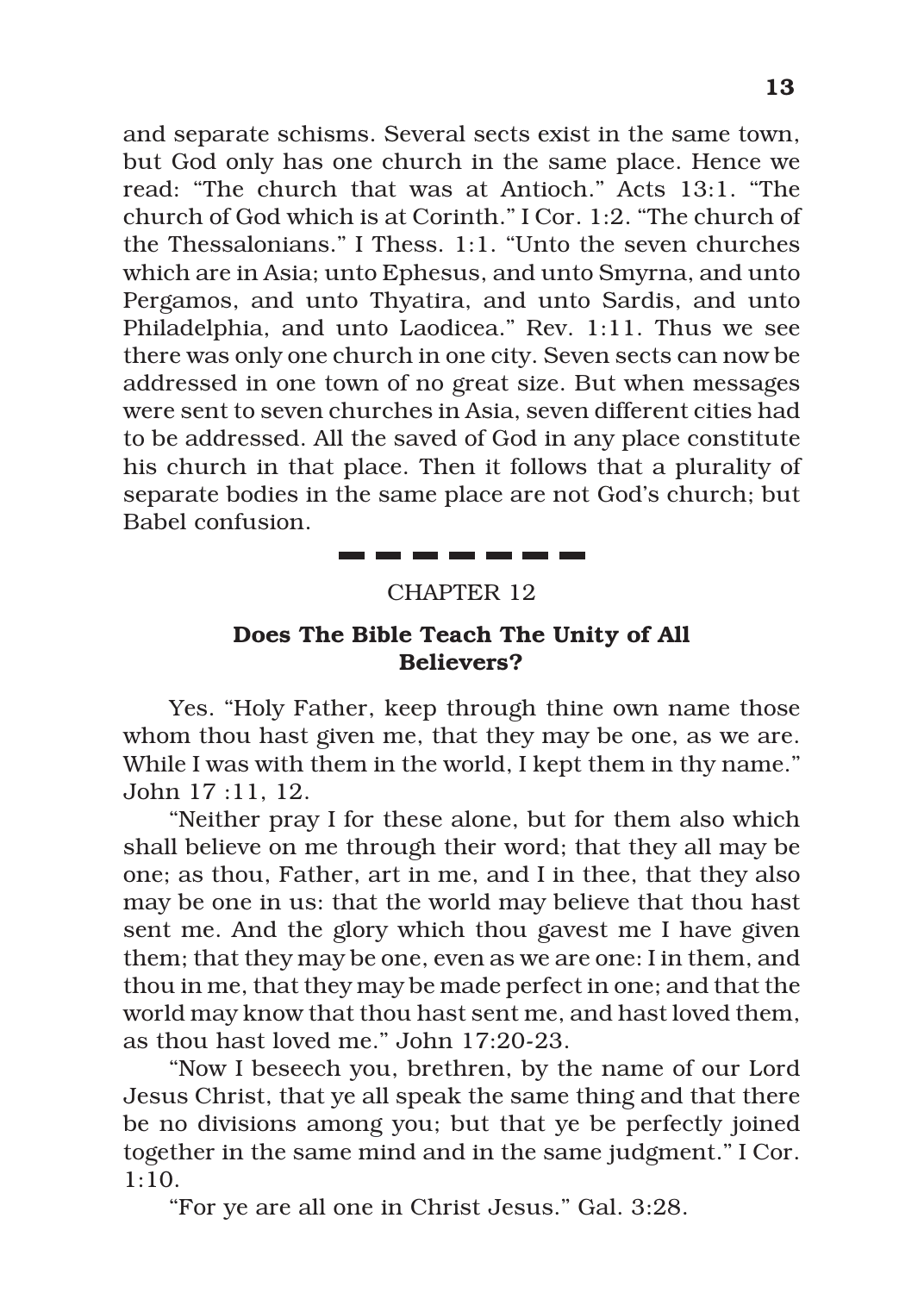"Only let your conversation be as it becometh the gospel of Christ: that whether I come and see you, or else be absent, I may hear of your affairs, that ye stand fast in one spirit, with one mind striving together for the faith of the gospel." Phil. 1:27.

"Fulfill ye my joy, that ye be likeminded, having the same love, being of one accord, of one mind." Phil. 2:2.

"Now the God of patience and consolation grant you to be likeminded one toward another according to Christ Jesus; that ye may with one mind and one mouth glorify God, even the Father of our Lord Jesus Christ." Rom. 15:5.

"The multitude of them that believed were of one heart and of one soul." Acts  $4.32$ .

Can anybody look upon this picture and not see an awful contrast between it and the dark picture of the present-day sect confusion? Do the members of the different sects have the same care one for another? Behold, they are not of one mind, nor of one judgment; they are not one in name, nor creed, nor body; they are not of one heart, nor of one soul, nor of one spirit, nor yet of one faith; they have not one mouth, nor do they speak the same things. They are never one, except it be in opposing Bible salvation. As God confounded the babelbuilders, and they all became divided, and of different tongues, so he has sent his thunderbolts of wrath upon Rome, the mother of harlots, and has knocked off several hundred Protestant fragments, each one of which speaks the peculiar dialect of its creed. The church, compared with a human body, is required to have but one mouth, which means perfect harmony in all her teaching. If we were to allow that the multiplicity of sects are the church, then a human monstrosity, having several hundred mouths, and every mouth speaking contrary to every other mouth, would be necessary to symbolize it. As the body of Christ has but one mouth and speaks the same things, it is very evident that the jargon confusion of sect tongues does not represent his body, and is not His church.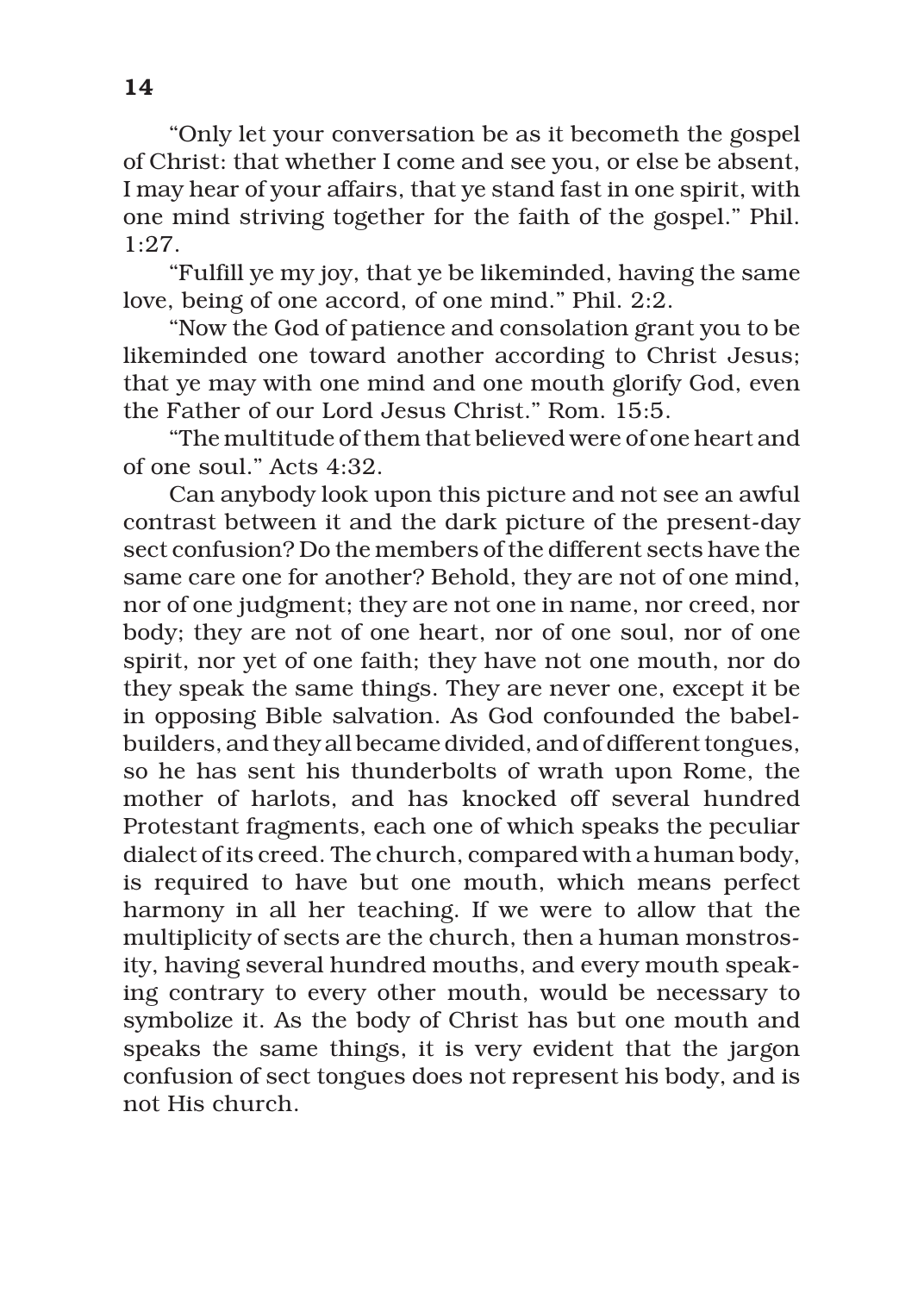#### CHAPTER 13

#### **What Is The Basis of Union?**

1. "All one in Christ Jesus." Gal. 3:28.

"So we being many are one body in Christ." Rom. 12:5.

As it is here stated, there is but one body in Christ, it necessarily follows that the many separate sect bodies are not in Christ. As we are all one in Christ Jesus, to join anything else but Christ incurs the sin of sectism.

2. "Holy Father, keep through [Greek, **in**] thine own name those whom thou hast given me, that they may be one, as we are . . . I have kept them in thy name." John 17:11. Here the church was named by "the mouth of the Lord" as had been predicted. Isa. 62:2. Eph. 3:15 as correctly rendered from the Greek by the Emphatic Diaglott and other versions, reads thus: "From whom the whole family in the heavens, and on earth is named."

The name of the church was given by the mouth of the Lord, and was derived from God, his Father. The apostles respected the prayer of Christ, and kept the church in God's name.

"Feed the church of God, which he hath purchased with his own blood." Acts 20:28.

"The church of God which is at Corinth." I Cor. 1:2; 2 Cor.  $1 \cdot 1$ 

"Give none offence, neither to the Jews, nor to the Gentiles, nor to the church of God." I Cor. 10:32.

"We have no such custom, neither the churches of God." I Cor. 11:16.

"Despise ye the church of God ?" I Cor. 11:22.

"I persecuted the church of God." I Cor. 15:9.

"Beyond measure, I persecuted the church of God, and wasted it." Gal. 1:13.

"For ye, brethren, became followers of the churches of God which in Judaea are in Christ Jesus." I Thess. 2:14.

"We ourselves glory in you in the churches of God." 2 Thess. 1:4.

"If a man know not how to rule his own house, how shall he take care of the church of God?" I Tim. 3:5.

"These things write I unto thee, hoping to come unto thee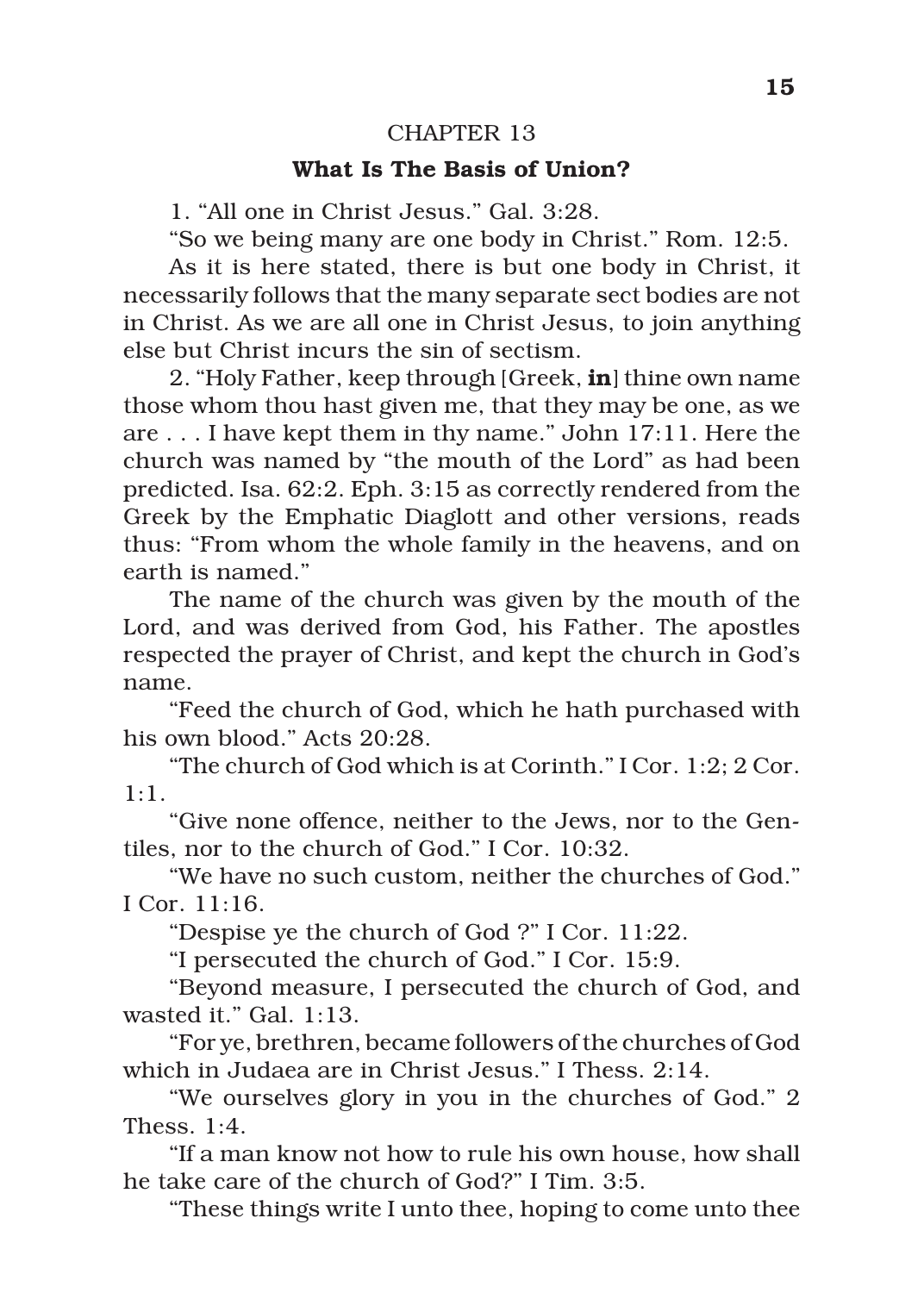shortly: but if I tarry long, that thou mayest know how thou oughtest to behave thyself in the house of God, which is the church of the living God, the pillar and ground of the truth." I Tim. 3:14, 15.

Here are twelve instances of the title, "church of God." This corresponds with the Savior's prayer, and is the only proper appellation. But as there was but the one church, the qualifying part of the name was not needed in every instance.

Hence, for convenience, they usually said, "the church," or the church at some certain place.

We hear a babel cry, "There is nothing in the name." It is a false assertion. In the Bible, as shown above, God is honored as the maker and owner of the church. Would an appellation that does not indicate whether God, man, or the devil founded and owns the church do equal honor to God? Let it also be known there is enough in false names to divide and confuse the family of God. Therefore Christ prayed the Father to keep them in His name, "that they may all be one as we are." Therefore all persons that join themselves to any other name, are guilty of the sin of division.

3. "I have given them thy Word." This said Christ in His prayer for our perfect oneness. To impose any other creed, or subscribe to any other, is to make and join divisions, and is a sin against Christ and His body the church.

It is claimed that the organized divisions are necessary to convert the world. But Jesus prayed that all His disciples should be one as He and the Father are, that the world might believe. O ye sectarians, thus saith God: "Your ways are not my ways, neither are your thoughts my thoughts."

\_\_\_\_\_\_\_

## CHAPTER 14 **What Is The Bond of Union?**

Answer: Love. "Above all these things put on charity [love], which is the bond of perfectness." Col. 3:14.

"That their hearts might be comforted, being knit together in love, and unto all riches of the full assurance of understand-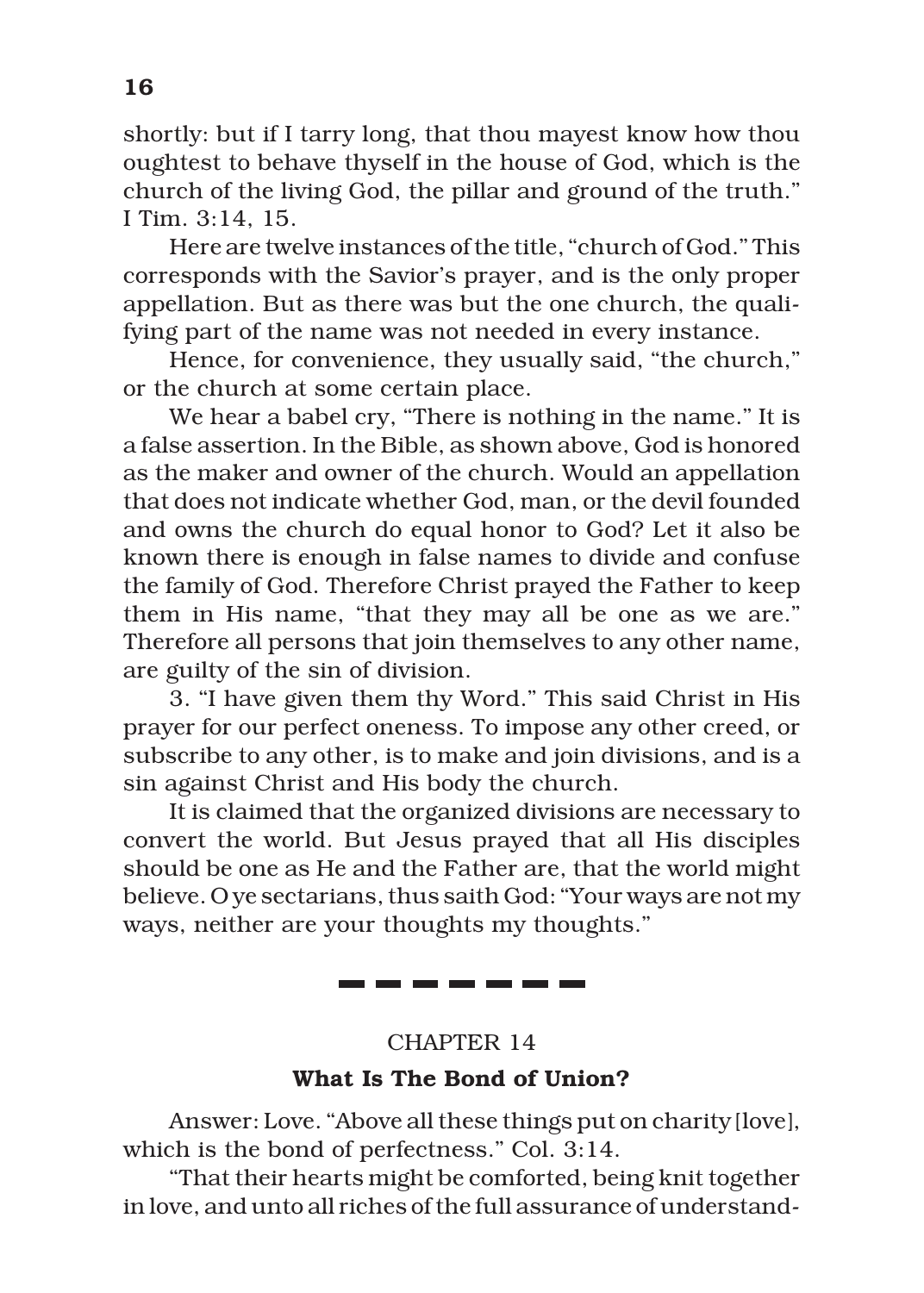ing, to the acknowledgement of the mystery of God, and of the Father, and of Christ." Col. 2:2.

"Who shall separate us from the love of Christ? shall tribulation, or distress, or persecution, or famine, or nakedness, or peril, or sword? As it is written, For thy sake we are killed all the day long; we are accounted as sheep for the slaughter. Nay, in all these things we are more than conquerors through him that loved us. For I am persuaded, that neither death, nor life, nor angels, nor principalities, nor powers, nor things present, nor things to come, nor height, nor depth, nor any other creature, shall be able to separate us from the love of God, which is in Christ Jesus our Lord." Rom. 8:35-39.

## CHAPTER 15

. . . . . . .

#### **What Experience Perfects Us In Oneness?**

Answer: Entire sanctification, or perfection.

In connection with His prayer for oneness, the Savior prayed the Father to sanctify the disciples and all that would believe on Him through their word, which includes us. "And the glory which thou gavest me I have given them; that they may be one even as we are one: I in them, and thou in me, that they may be made perfect in one." John 17:22, 23. Sanctification, perfection, and the glory of Christ all relate to the same experience, and this makes God's children one. "For both he that sanctifieth and they who are sanctified are all of one: for which cause he is not ashamed to call them brethren." Heb. 2 :11.

"And he gave some, apostles; and some, prophets; and some, evangelists; and some, pastors and teachers; for the perfecting of the saints, for the work of the ministry, for the edifying of the body of Christ: till we all come in the unity of the faith, and of the knowledge of the Son of God, unto a perfect man, unto the measure of the stature of the fulness of Christ." Eph. 4:11-13.

"Forasmuch as ye know that ye were not redeemed with corruptible things, as silver and gold, from your vain conversation received by tradition from your fathers; but with the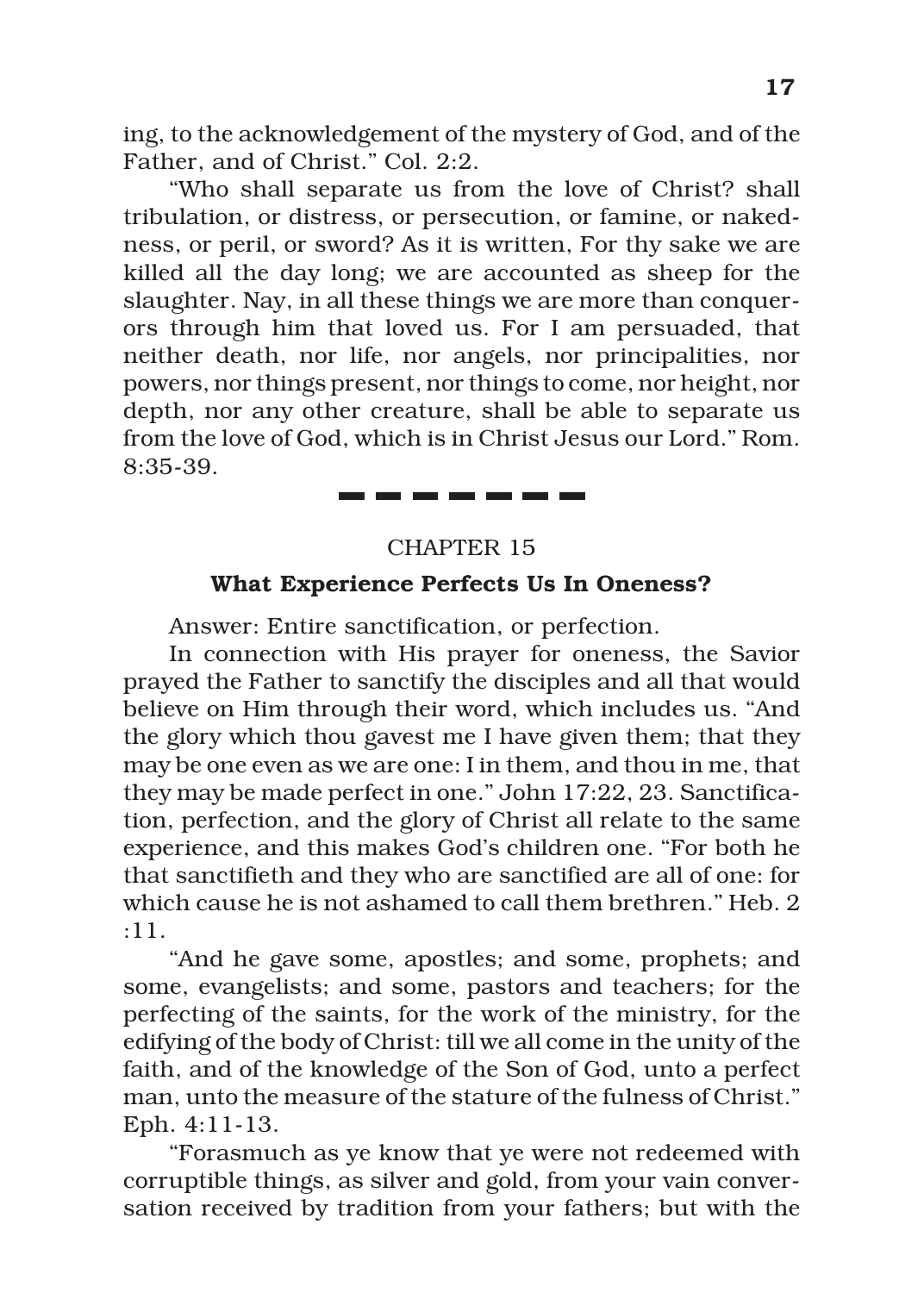precious blood of Christ, as of a lamb without blemish and without spot." I Peter 1:18, 19.

The salvation of the Lord, which qualifies us for Heaven, makes one on earth. A religion of divisions will deceive the soul. The chief object of God's ministers is to "perfect the saints." And when perfected in love and holiness, they come into the "unity of the faith which was once delivered unto all the saints." The blood of Christ not only purifies from "all sin" and "all unrighteousness," but also sweeps away all erroneous doctrines. The Comforter guides into all truth, which involves the removal of all error. It is true that cleansing from error is not as instantaneous as from sin. But the pure in heart have perfect fellowship, even though all previously educated errors have not yet disappeared. There is therefore no real cause of division but sin. Therefore to cry against sects and divisions without first being wholly sanctified, and then leading people into this precious paradise of holy love, is nothing but confusion mocking confusion; or Satan buffeting Satan, as the devil flogged the sons of Sceva. All efforts of union but that of God's holiness is like pounding cold crooked pieces of iron against each other to make them fit together. The more blows, the more crooks and differences. Put them into a furnace of white heat, and they will lose their cold, stiff, crooked individuality, and flow into one mass. That is God's way of uniting his people, in the fire of the Holy Spirit. All tinkering up platforms of union is wasted time. Each effort has only molded another sect calf for the people to worship and wrangle over. Freedom from sin knits together in love. But all merely strapped-up unions are bundles bound together to be burned. Bible salvation is all that is needed. This obtained, both union of heart and soul, and harmony in outward worship and life, will follow as a result or fruit of the Spirit. When "baptized by one Spirit into the one body," and made to drink in the one divine Spirit in his fullness, there will be no trouble to "worship God in Spirit and in truth." For all such "know the truth, and the truth makes them free." On the plane of Bible holiness, no outward observances are made a test, in fact nothing is made a test of fellowship. For holy men "judge not from appearance, but judge righteous judgment." "If we walk in the light, as he is in the light, we have fellowship one with another, and the blood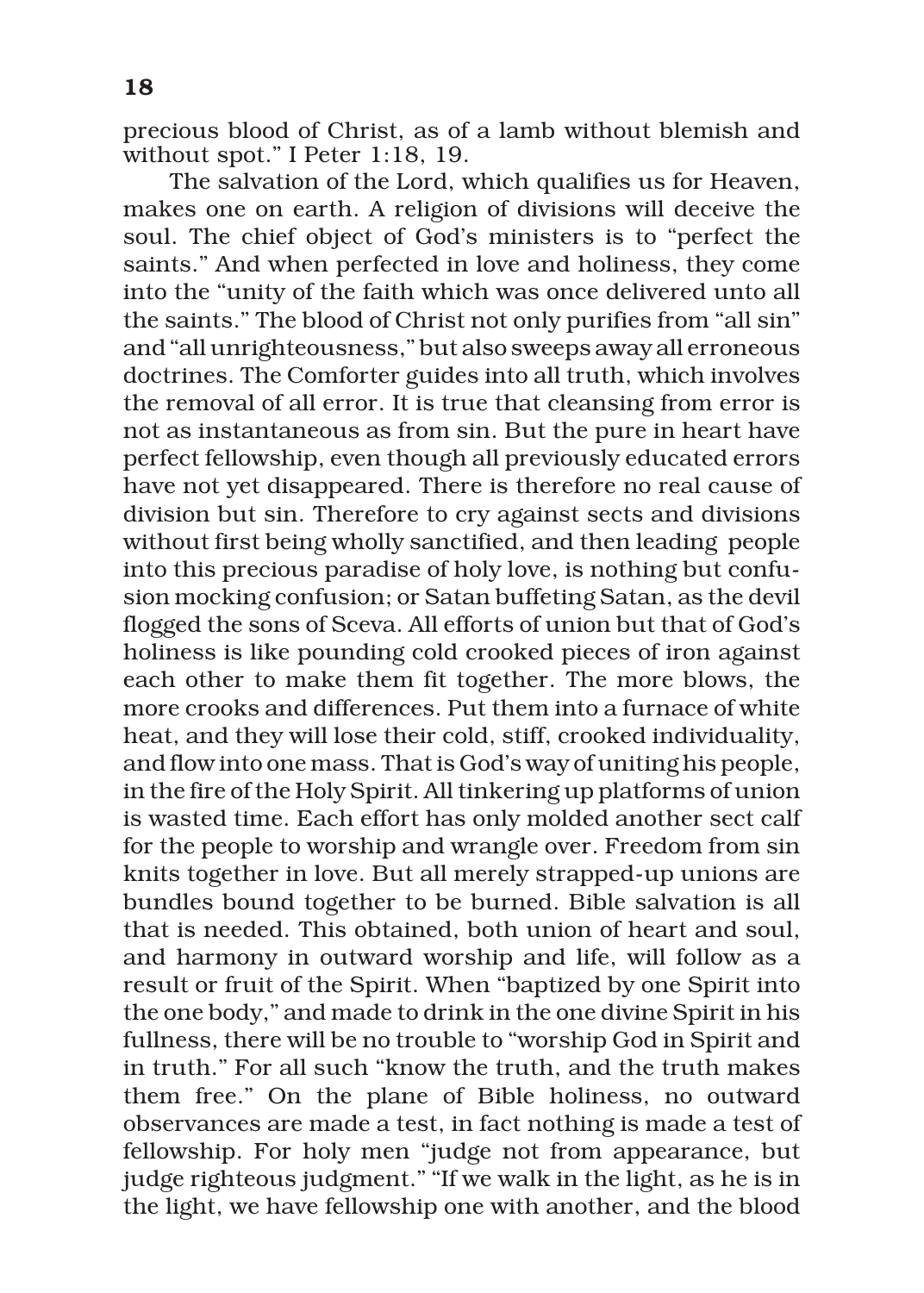of Jesus Christ his Son cleanseth us from all sin." I John 1:7. Fellowship is of the Spirit (Phil. 2:1), and exists where heartpurity exists. It is the conscious blending of hearts filled with the same Holy Spirit. One may have been led into all truth, the other not. This does not interrupt fellowship. Nevertheless it is the duty of such as "know the truth," in meekness to instruct others who do not. Ignorance of some truth does not destroy fellowship, but resisting the truth does; because it forfeits salvation. We must not sanction people's errors, but if saved, show our love and fellowship to them, so long as they do not get the evidence that their wrong doctrines have become willful, or they have in some way lost salvation. Then fellowship ends, but love and kindness still continue in faithful efforts for their salvation. To ignore fellowship simply because of some doctrinal error is bigotry. To agree to disagree, or to put on an equality truth and error, is babel confusion. To know the truth is our privilege; to teach the truth our duty; but to have fellowship with the pure and upright of heart is an involuntary and spontaneous fact. Sects are the result of carnality; nothing but perfect holiness destroys carnality, and thus removes both sectism and its cause. The fire of God's love saves the soul, harmonizes all hearts that receive it, leads them into perfect and uniform obedience to all truth, and drives afar all who refuse to pass through its purging fire, and gain the plane of holy fellowship.

#### CHAPTER 16

#### **What Is A Sect?**

In a little tract entitled "Sects," written by the founder of the Free Methodist sect, who signs his name, "Rev. B. T. Roberts," the following definition is given:

"The word 'sect' is from the Latin **'secare,'** to cut off, to separate. The word **section** is from the same root. Hence, a section is a portion cut off, or separated from a body of which it forms a part. A sect of Christians is a part of the entire Christian body, separated from the rest by some peculiar doctrines or tenets which they hold exclusively, or to which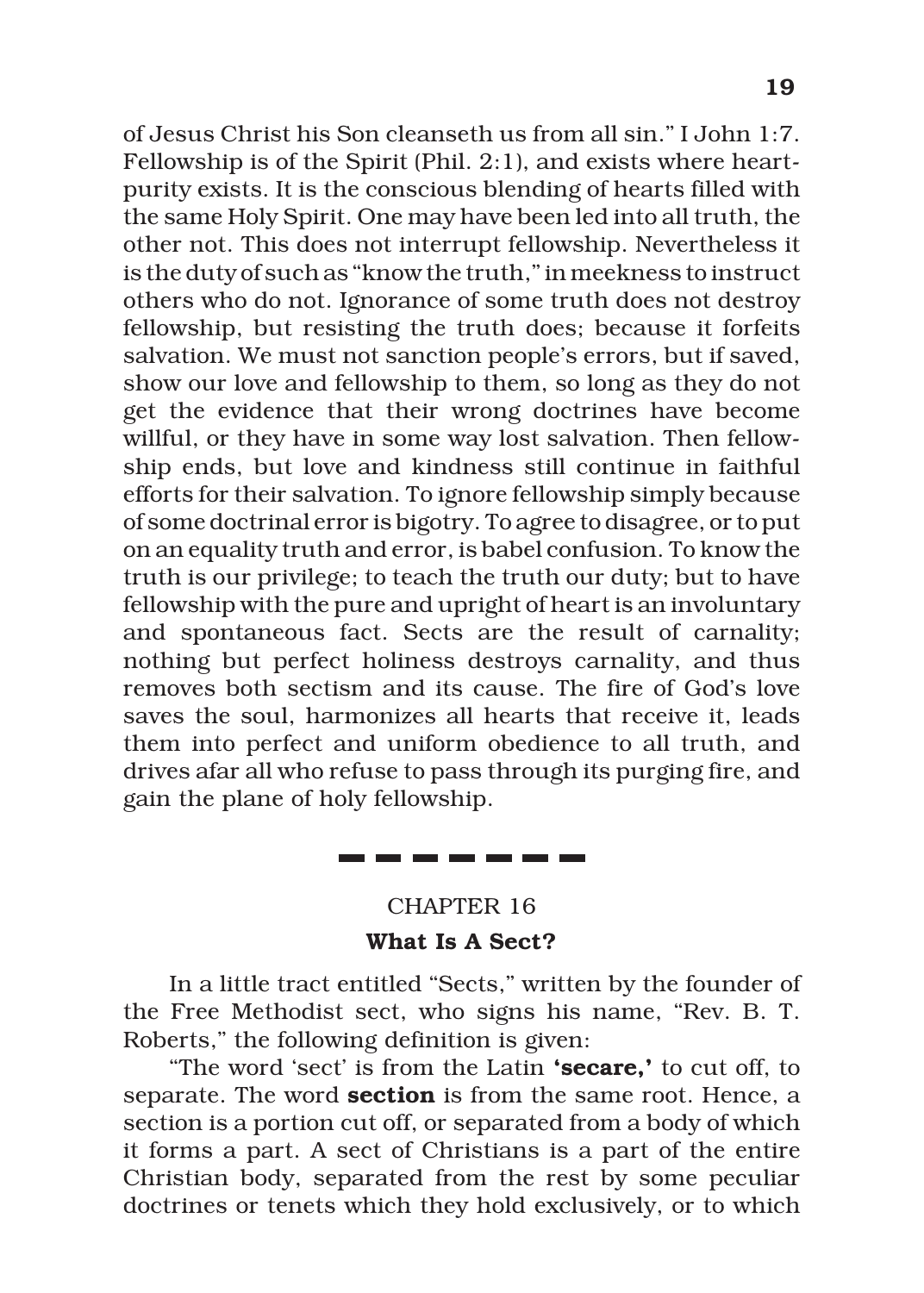they give especial prominence. This we believe is a fair definition of the word **sect**, as commonly used by those who know the meaning of the words which they use."

This we confess is a true definition and explanation of the word sect. But how any man of ordinary intelligence can thus correctly define sects, as separate, cut-off portions from the body of Christ, by some exclusive party doctrines and then turn around and say it is right thus to sever the general body of Christ into fragments, is a mystery of iniquity. It well demonstrates the fact that a heretic (i. e., sectarian) is subverted and sinneth. To justify and sanction such schisms from the general body is to sin against God, and utterly disregard His Word.

#### CHAPTER 17

-------

#### **What Does The Bible Say of Sects?**

They "devour the man that is more righteous than he; and makest men as the fishes of the sea, as the creeping things that have no ruler" over them. "They take up all of them with the angle, they catch them in their net, and gather them in their drag: therefore they rejoice and are glad. Therefore they sacrifice unto their net, and burn incense unto their drag; because by them their portion is fat, and their meat plenteous. Shall they therefore empty their net, and not spare continually to slay the nations?" Hab. 1:13-17.

"That there should be no schism in the body; but that the members should have the same care one for another." I Cor. 12:25. Sects and schisms mean the same thing.

"Now I beseech you, brethren, mark them which cause divisions and offences contrary to the doctrine which ye have learned; and avoid them. For they that are such serve not our Lord Jesus Christ, but their own belly; and by good works and fair speeches deceive the hearts of the simple." Rom. 16:17, 18.

"A man that is a heretic, after the first and second admonition reject: knowing that he that is such is subverted, and sinneth, being condemned of himself." Titus 3:10, 11.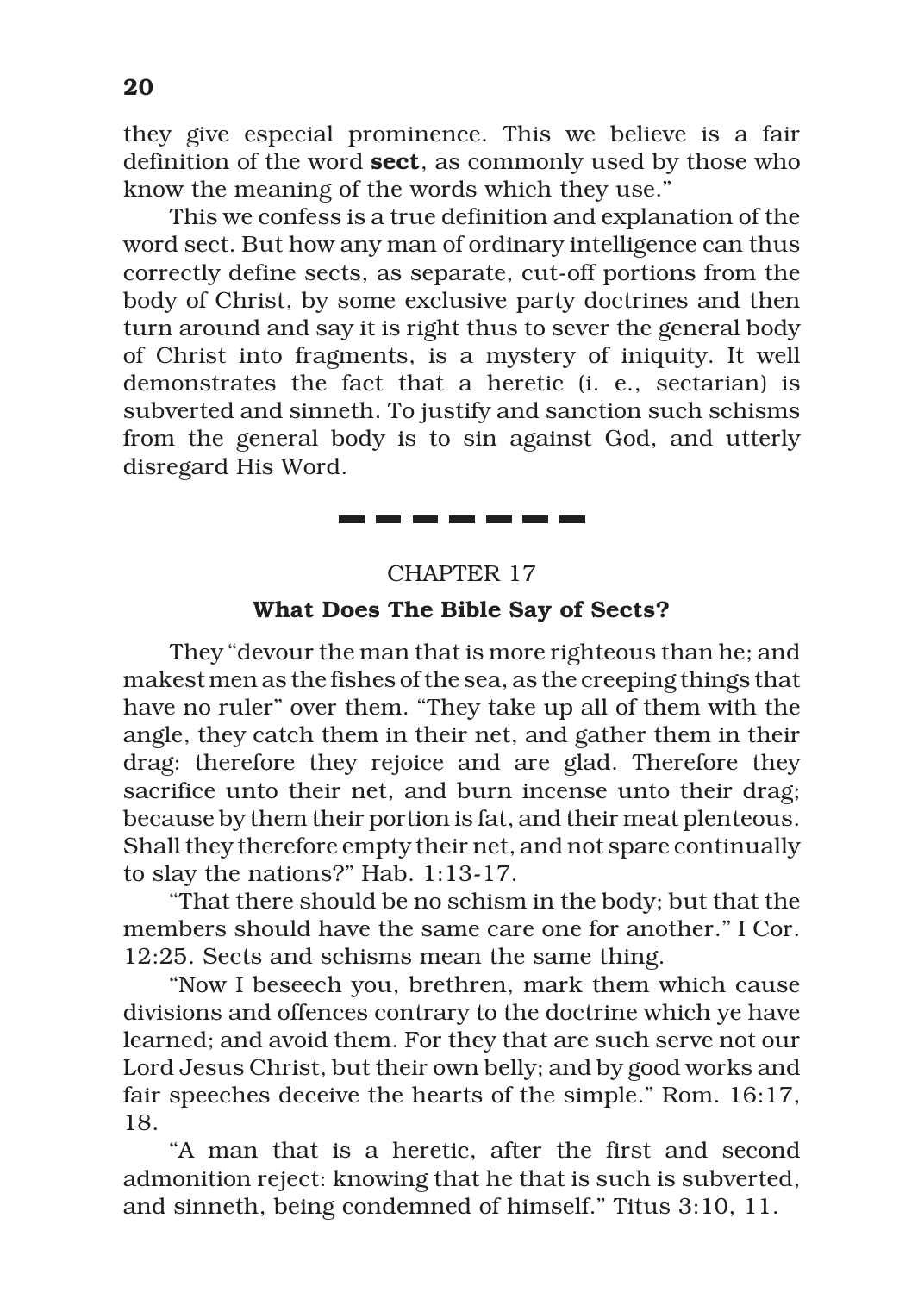"But there were false prophets also among the people, even as there shall be false teachers among you, who privily shall bring in damnable heresies, even denying the Lord that bought them, and bring upon themselves swift destruction. And many shall follow their pernicious ways; by reason of whom the way of truth shall be evil spoken of. And through covetousness shall they with feigned words make merchandise of you: whose judgment now of a long time lingereth not, and their damnation slumbereth not." 2 Peter 2:1-3.

The words "damnable heresies," are rendered "destructive sects," in the German version.

"For first of all, when ye come together in the church, I hear that there be divisions among you: and I partly believe it. For there must be also heresies among you, that they which are approved may be made manifest among you." I Cor. 11:18, 19. Here we see that **heresies** means the same as **divisions**. And in the margin the translators put it in plain English, "sects." Paul declared the Corinthian brethren carna1, because they were inclined to schisms, saying, "I am of Paul; and another, I am of Apollos." I Cor. 3:1-4. In Galatians 5:20 the apostle classifies "heresies," translated "sects," in the Emphatic Diaglott, with murders, and the whole catalogue of "works of the flesh," and declares "that they which do such things shall not inherit the kingdom of God."

God help men to flee out of heresies—sects—and be complete in Christ. Since God's Word renounces sects, they cannot be His church.

CHAPTER 18

--------

#### **Can We Observe The Ordinances Outside All Sects?**

The New Testament clearly shows that Christ enacted certain ordinances, namely baptism, or in plain English immersion; the washing of the saints' feet; and the Lord's supper. But we need join no sect to observe them. They do not belong to any sect on earth; but they are placed in the body of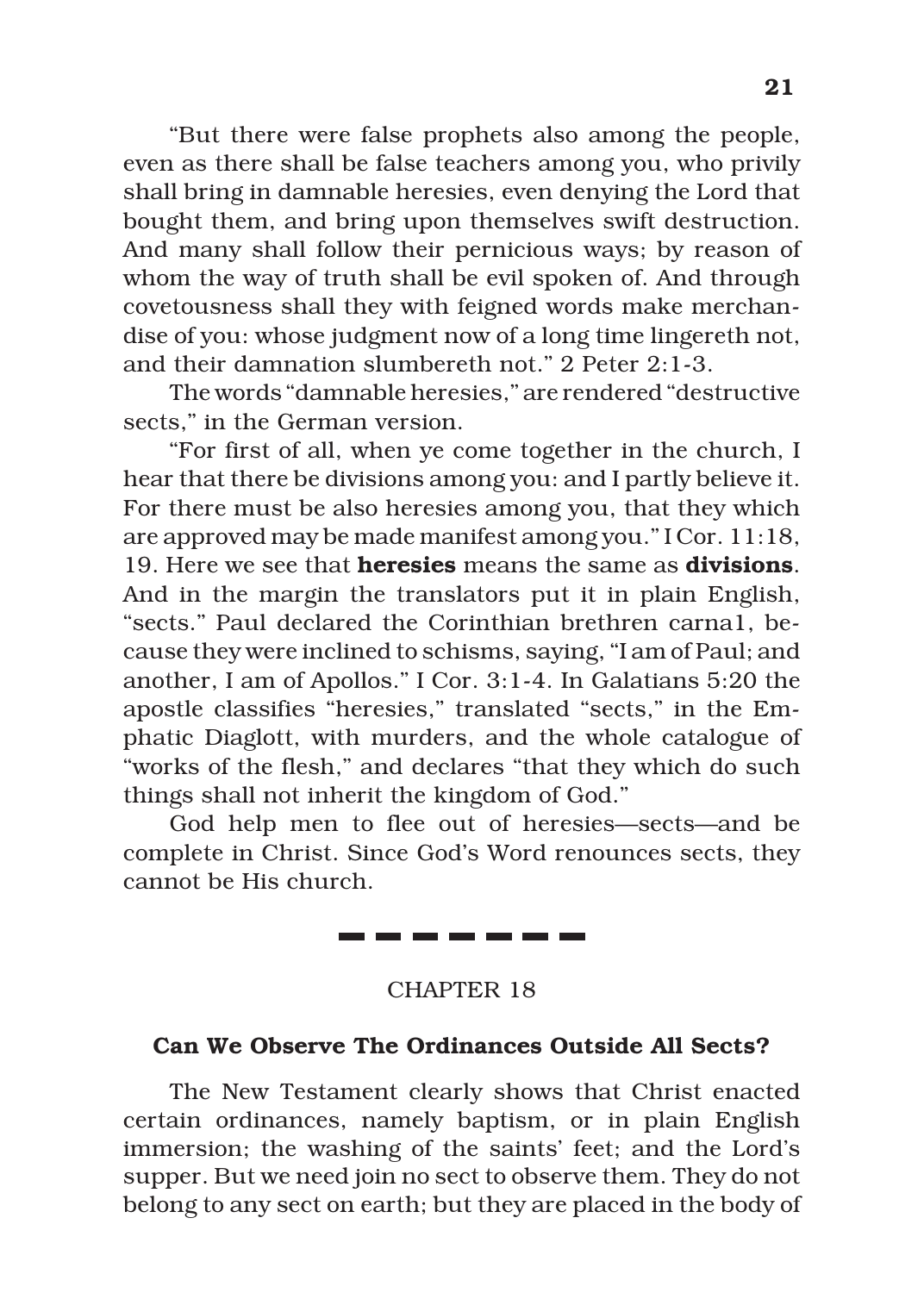Christ for the exclusive observance of its members. Sectarians who do not discern the body of Christ are not even qualified for their observance. See I Cor. 11:27-29.

#### CHAPTER 19

\_\_\_\_\_

#### **Can We Meet To Worship Without A Sect?**

Is it so that God's children cannot meet to worship Him unless they meet in some sect name, some name other than the one Christ told us to meet in? Thank God, we find no difficulty in assembling together outside all sect names and inclosures. But sectarians are actually so blind that they think holy men cannot convene together to worship God and enjoy any means of grace unless they join some earthly craft; as though all grace were in the sect, and nothing in Christ.

### ----------CHAPTER 20

#### **Is The Church Visible Without A Sect Organization?**

Another plea for sect idolatry is, that the church is invisible, unless organized in sect order. This is another superstition of the dark age. The Holy Spirit, who organizes the church, is indeed invisible, but His organization is visible. As the invisible wind which is a symbol of the Spirit, produces visible effects, so the Church of God is a visible effect of His unseen power. Being composed of actual men and women, a city set upon a hill, the light thereof cannot be hid; "and as terrible as an army with banners," she always was visible, and needed no sect-founder to make her such. Paul was not addressing disembodied spirits at Corinth, when he said: "Now ye are the body of Christ, and members in particular." Nor is it only the hidden man of the heart that belongs to the church; but "know ye not that your bodies are the members of the body of Christ?" I Cor. 6:15. And our physical bodies do not become invisible when God sets us into the body of Christ, and remain so until a sect builder comes along and organizes us into visibility. Not only are the members of the true church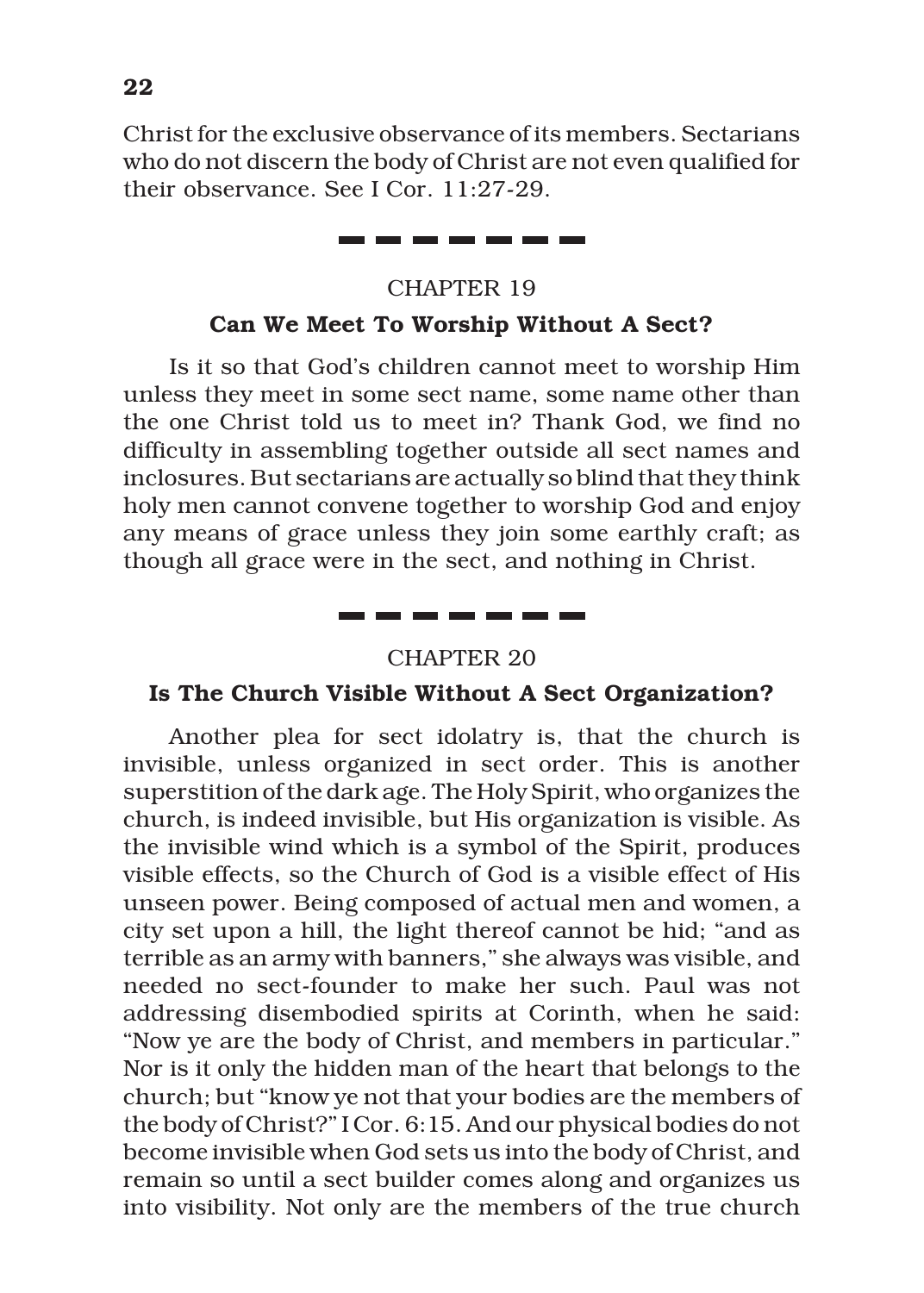visible, but also is the organization itself. Every gift and office that makes up the divine institution is visibly exercised in all the members, by all the members, by the invisible operation of God "who is over all, and through all, and in you all;" and "who worketh all in all."

> \_\_\_\_\_\_\_\_ CHAPTER 21

#### **In Coming Out Of Sects Do We Have To Form Another Sect?**

This is the final question, and we are very thankful to God that we can answer, NO. God forbid that any more of the harlots should be "conceived in sin, and shapen in iniquity." If that were so, sectism is a sin from which there would be no escape. But the voice from heaven says, "Come out of her, my people." So there is a way out of her, "and it shall be called the way of holiness."

When a non-professing sinner is converted to God, and born of the Spirit, he is thereby made a member of the Church of God, but is in no sect at all. And since there is no command in the Bible to join any sect, he can obey all the Word and keep salvation, in the church, without ever joining a sect, and so can every saint of God on the earth do the same. But should any number of such disciples of Christ through false teaching be led into a sect corporation, and afterwards discover the deception practiced upon them, cannot they renounce the sect organization and come out of it, as the Word of God commands them, and remain only in the church, which is the body of Christ, as they were before they were decoyed into the sect? To deny this fact is simply perverse cant. If men were to come out of sects and **join themselves together,** and make their own creed, they would be another sect. But the Church of the living God is not thus produced; but she is the result of men and women being saved in Jesus, and therefore **joined together by the Lord** in the "bond of perfectness." The question is not, What system is most practical for all Christians to step upon, as the basis of union? but, What foundation do all Christians actually and necessarily stand on? By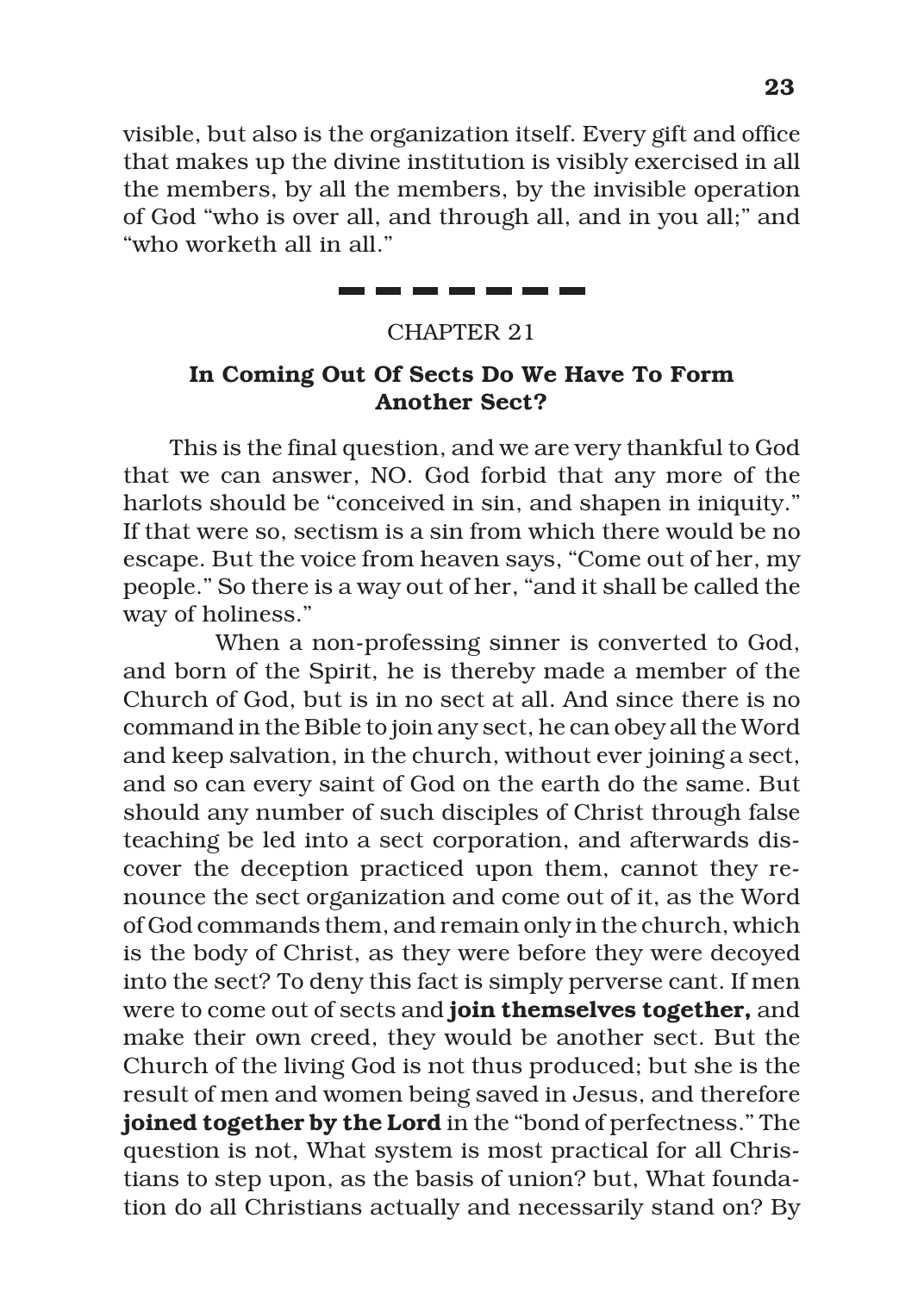abiding only in Christ, His body the church, we stand on the foundation which includes all Christians in heaven and earth; and not a member of any sect or cut-off faction. If the Word of God had said, "We are all one in the Methodist body," or any other human corporation, then Methodists would occupy the divinely appointed platform of union, and every other name and order would stand condemned for the sin of division. But since the Word commands us to abide only in Christ, and declares us "all one in Christ Jesus, " "one body in Christ," by staying in Him only, in whom all Christians must abide, and in whom there are no sinners, we are joined to all saints, and separated from all sinners, and stand free before God, of the great transgression of sectism.

Therefore, since every intelligent reader of the Bible knows that the Protestant sects and Romanism are not the Church of God; that every sect corporation yokes together saints and sinners, which the Bible forbids; since the most bigoted confess that "the church [meaning the sect] will not save anybody;" and since Christ alone can save and keep us, and "we are complete in him," why not abandon the sect, and abide only in Christ, and His body the church? Since there will be no sects in heaven, why cling to them on earth? Why insult the wisdom of Christ by the imputation that the church He founded is not practical, and some man has, in these last days gotten up a better one, which you prefer? In the name of Jesus Christ, whose word will soon judge us, we beseech all men to escape from all sin and sinners, from all sect clans, and sectish bands, and take refuge in Jesus Christ, and His own church, which is the "pillar and ground of the truth." Amen.

—By D. S. Warner